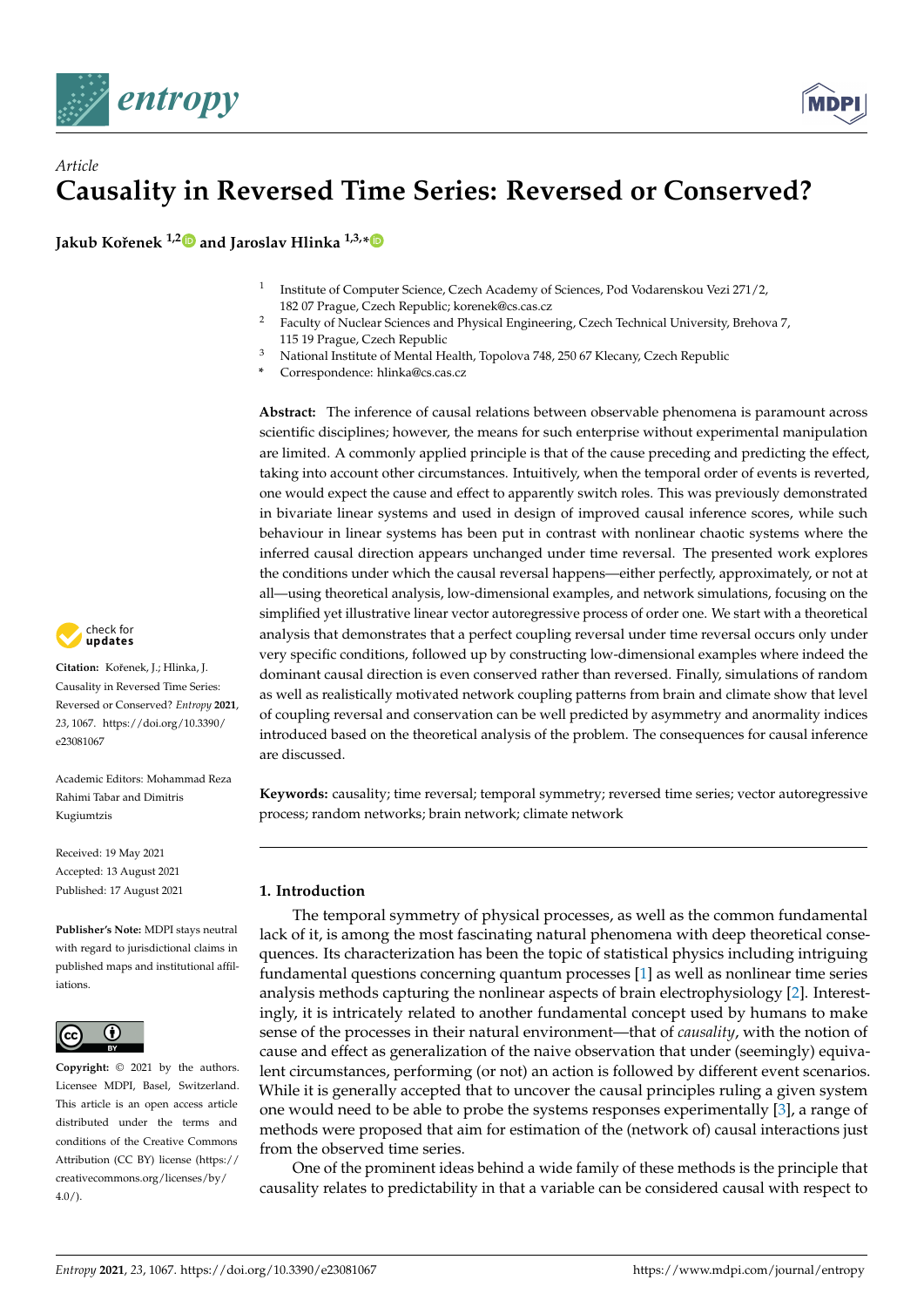another, if using the current state of the former improves the prediction of the latter [\[4\]](#page-20-3). To avoid false inference due to possible shared information in the past or due to other variables, these other variables are in theory supposed to be also observed and used in both of the compared prediction models; of course in practice there are limitations on available observational data as well as estimability of the models that lead to the numerical methods providing only estimates of causal structure. However, the general definition represents an elegant and natural formalization of the intuitive understanding that the cause should precede the effect and carry some information about it (i.e., be at least statistically, if not deterministically related to the effect).

Notably, the relation between the two fundamental concepts of temporal symmetry and causality has recently become thematized [\[5](#page-20-4)[–10\]](#page-20-5). One of the interesting conjectures, supported by observations from simulated processes, was that for linear processes, the direction of causal interaction is reversed upon the reversal of the direction of time, while it is conserved for nonlinear or chaotic time series  $[6,8]$  $[6,8]$ . The observation of causal direction reversal upon time-reversal in linear systems was previously noted in multiple studies, and previously used for construction of more robust causality scores [\[5,](#page-20-4)[9,](#page-20-8)[11\]](#page-20-9), shown to potentially fail under the influence of an unobserved latent variable [\[8\]](#page-20-7) (which is an important classical example of limitation of Granger causality and other time series analysis methods, which theoretically assume that all relevant variables are observed), and confirmed for Granger causality while not observed for a novel Compression-Complexity Causality measure [\[10\]](#page-20-5).

In this work, we follow the observations in linear processes in more depth. In particular, we extend the analysis to multivariate systems, i.e., networks. For arbitrary network size, we start by building upon an almost forgotten result of Anděl  $[12]$  and derive the necessary and sufficient condition of causal structure reversal under time reversal for autoregressive processes of order 1; in this simplified model it turns out the key property is the normality of the causal interaction matrix, albeit for higher model orders the existence of such simplified conditions remains an open problem. In the previously studied bivariate case, we provide a simple analytic derivation illustrating that the causal structure reversal almost never happens perfectly, but only approximately (apart from two rather trivial cases with particular coupling symmetry), in line and further elucidating the previous reports of observations of approximate albeit not exact causal reversal. We consequently show that the minimal unidirectionally coupled network for which the exact causal structure reversal appears has 3 subsystems, and document this by an example. We finally turn to real-world data and simulation scenarios, studying the extent to which the causal structure reversal appears in linear vector autoregressive order one approximation of a brain and climate network under time reversal. The results show that already the linear approximations of both brain and climate systems show imperfect causal structure reversal under time reversal, while the extent to which this property is broken is closely predicted by deviation of the coupling matrix from normality (rather than from pure symmetry of the matrix) in both realizations of randomly connected networks as well as these more realistic connectivity structure scenarios. Finally, we discuss the relevance of these findings in a wider context, including how it problematizes the use of comparison with time-reversed version of a given process for inference of causal structures.

# <span id="page-1-1"></span>**2. Theoretical Analysis**

#### *2.1. Reversed Autoregressive Process*

In 1972, Anděl [\[12\]](#page-20-10) proved a theorem describing a relation between a vector autoregressive process and its reversed process. First, we define the stationary autoregressive process and its reversed process according to his notation.

<span id="page-1-0"></span>**Definition 1** (Autoregressive process). Let  $\{Y_t\}_{t=-\infty}^{+\infty}$  be a series of uncorrelated *n*-dimensional *random vectors such that*  $\mathbf{E}[Y_t] = 0$  *and covariance matrix of vector*  $Y_t$ ,  $Var[Y_t] = \mathbb{I}$ . Let  $\mathbb{A}_0, \ldots, \mathbb{A}_n$  be matrices from  $\mathbb{R}^{n,n}$  such that: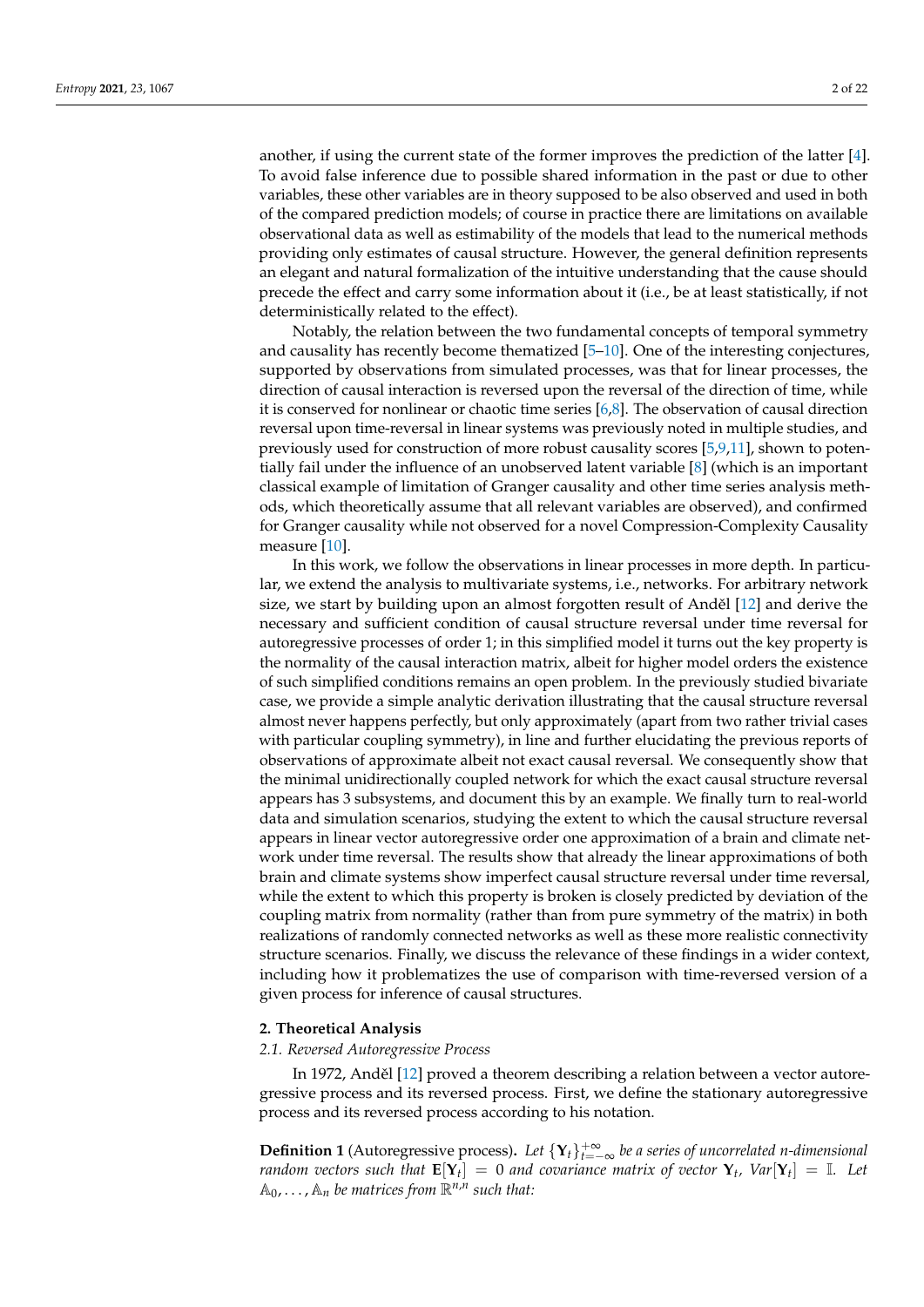- 1.  $det \mathbb{A}_0 \neq 0$ <br>2.  $\mathbb{A}_n \neq 0$
- $A_n \neq 0$

3. *the equation*  $\det\left(\sum_{j=0}^p\mathbb{A}_j\lambda^{p-j}\right)=0$  *<i>has all the roots smaller than 1 in absolute value* and let  $\{{\bf X}_t\}_{t=-\infty}^{+\infty}$  be a series defined by the recurrent formula

$$
\sum_{j=0}^{p} \mathbb{A}_{j} \mathbf{X}_{t-j} = \mathbf{Y}_{t} \quad -\infty < t < +\infty,
$$
 (1)

*or equivalently*

$$
\mathbf{X}_{t} = -\sum_{j=1}^{p} \mathbb{A}_{0}^{-1} \mathbb{A}_{j} \mathbf{X}_{t-j} + \mathbb{A}_{0}^{-1} \mathbf{Y}_{t} \quad -\infty < t < +\infty.
$$
 (2)

*Then* {**X***t*} *is n-dimensional autoregressive process of order p (which is stationary due to conditions above) with the covariance function*  $R_{jk}(t) = \mathbf{E}[\mathbf{X}_t^j \mathbf{X}_0^k]$ *.* 

Please note that for an autoregressive process, the set of matrices A*<sup>i</sup>* fully describes the causal interactions in the system.

**Definition 2** (Reversed process)**.** *We say that* {**Z***t*} *is* reversed *(in time) with respect to an autoregressive process*  $\{X_t\}$  *with covariance function*  $R_{ik}(t)$ *, if*  $\{Z_t\}$  *has the matrix of the covariance*  $f$ *unctions*  $(R_{jk}(-t))_{j,k=1}^n$ .

Anděl [\[12\]](#page-20-10) proved the following theorem.

<span id="page-2-1"></span>**Theorem 1.** *Let* {**Z***t*} *be the n-dimensional autoregressive process defined as*

$$
\mathbf{Z}_t = -\sum_{j=1}^p \mathbb{B}_0^{-1} \mathbb{B}_j \mathbf{Z}_{t-j} + \mathbb{B}_0^{-1} \mathbf{Y}_t \quad -\infty < t < +\infty,\tag{3}
$$

*The series*  $\{Z_t\}$  *is reversed with respect to*  $\{X_t\}$  *if and only if its autoregressive matrices satisfy following conditions:*

- 1. *det* $\mathbb{B}_0 \neq 0$
- 2.  $\mathbb{B}_1 \neq 0$

3. *the equation det*  $\left(\sum_{i=1}^{p} a_i\right)$  $\int_{j=0}^p \mathbb{B}_j \lambda^{p-j} \Big) = 0$  has all the roots smaller than 1 in absolute value

*and*

<span id="page-2-0"></span>
$$
\sum_{k=0}^{p-h} \mathbb{A}_{h+k}^{\top} \mathbb{A}_k = \sum_{k=0}^{p-h} \mathbb{B}_k^{\top} \mathbb{B}_{k+h} \quad 0 \le h \le p.
$$
 (4)

From the theorem, we know that the relation between the original process and the reversed process is given by  $p + 1$  Equation [\(4\)](#page-2-0). For simplicity, in the following we limit the analysis to the simplest but most commonly treated case of a system with delayed interactions with lag of one time step ( $p = 1$ ) and with white noise, i.e.,  $\mathbb{A}_0^{-1} = \mathbb{I}$  (therefore  $X_t = -A_1X_{t-1} + Y_t$ ). In this case, the causal structure is given by a single matrix  $\mathbb{A} := -\mathbb{A}_0^{-1}\mathbb{A}_1 = -\mathbb{A}_1$ , which we shall further denote as the *coupling* matrix. Please note that non-zero elements of this matrix correspond to pairs of variables between which there is causal connection in the Granger sense, in particular, non-zero value of A*ij* indicates non-zero input from  $\mathbf{X}_j$  to  $\mathbf{X}_i$ , i.e., causal effect in the direction from  $j$  to  $i$ .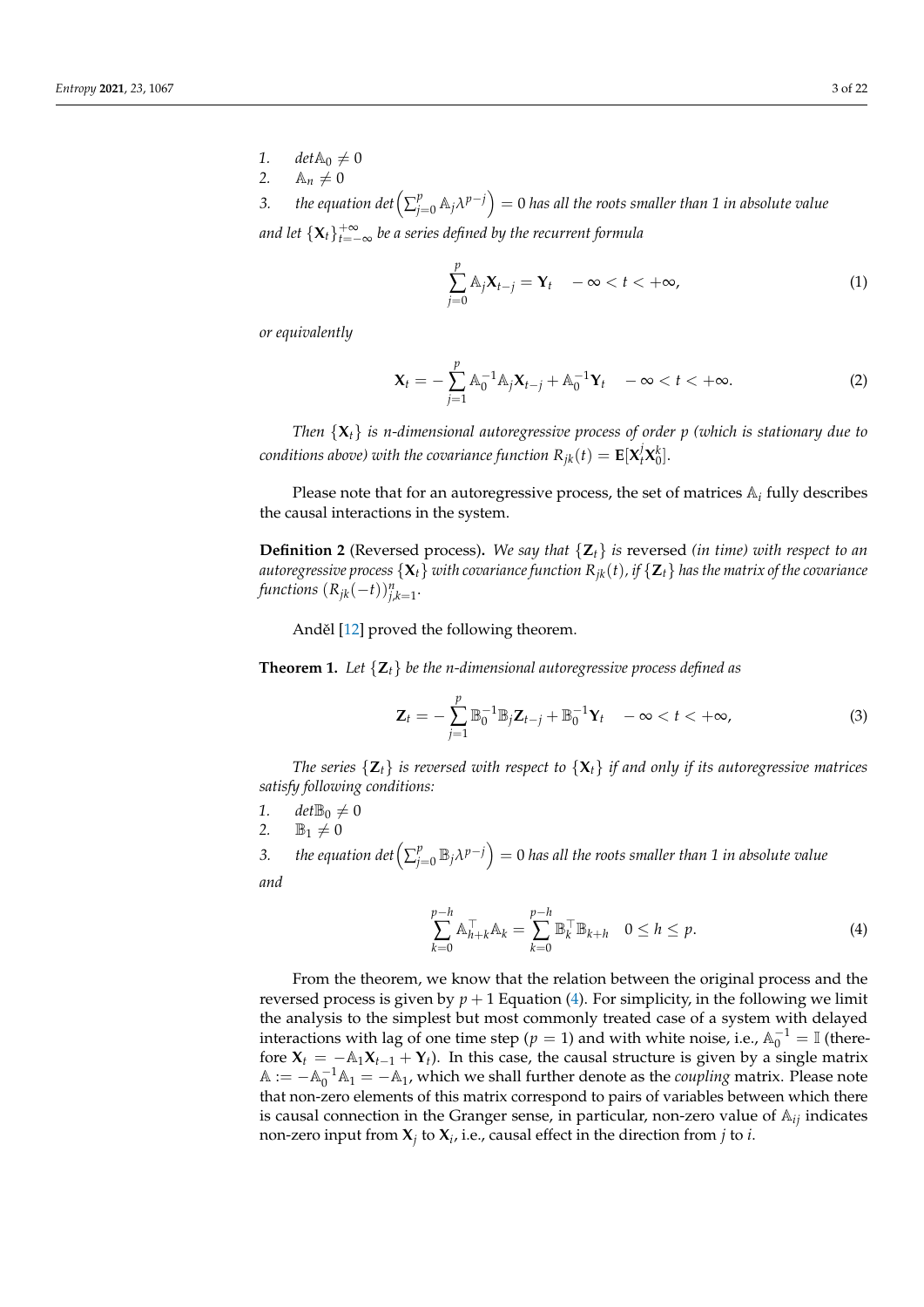In this case the set of Equation [\(4\)](#page-2-0) reduces to the following two matrix equations:

<span id="page-3-1"></span><span id="page-3-0"></span>
$$
\mathbb{A}_1^\top = \mathbb{B}_0^\top \mathbb{B}_1 \tag{5}
$$

$$
\mathbb{I} + \mathbb{A}_1^\top \mathbb{A}_1 = \mathbb{B}_0^\top \mathbb{B}_0 + \mathbb{B}_1^\top \mathbb{B}_1. \tag{6}
$$

We will derive the conditions under which the causality in the reversed process is reversed to the causality in the original process, i.e., when the coupling matrix of the reversed process  $\mathbb{B} := -\mathbb{B}_0^{-1} \mathbb{B}_1$  is equal to the transpose of the coupling matrix of the original process A.

Let us assume that  $A = \mathbb{B}^{\top}$ ; then  $A_1^{\top} = \mathbb{B}_0^{-1} \mathbb{B}_1$ , i.e.,  $\mathbb{B}_1 = \mathbb{B}_0 A_1^{\top}$ . By substitution for  $\mathbb{B}_1$  to [\(5\)](#page-3-0) and [\(6\)](#page-3-1) we obtain:

<span id="page-3-3"></span><span id="page-3-2"></span>
$$
\mathbb{A}_1^\top = \mathbb{B}_0^\top \mathbb{B}_0 \mathbb{A}_1^\top \tag{7}
$$

$$
\mathbb{I} + \mathbb{A}_1^{\top} \mathbb{A}_1 = \mathbb{B}_0^{\top} \mathbb{B}_0 + \mathbb{A}_1 \mathbb{B}_0^{\top} \mathbb{B}_0 \mathbb{A}_1^{\top} = \mathbb{B}_0^{\top} \mathbb{B}_0 + \mathbb{A}_1 \mathbb{A}_1^{\top}.
$$
 (8)

Further, from Equation [\(8\)](#page-3-2) we have that  $\mathbb{B}_0^{\top} \mathbb{B}_0 = \mathbb{I} + \mathbb{A}_1^{\top} \mathbb{A}_1 - \mathbb{A}_1 \mathbb{A}_1^{\top}$ . By substituting to Equation [\(7\)](#page-3-3) we obtain

$$
\mathbb{A}_1^{\top} = (\mathbb{I} + \mathbb{A}_1^{\top} \mathbb{A}_1 - \mathbb{A}_1 \mathbb{A}_1^{\top}) \mathbb{A}_1^{\top}, \tag{9}
$$

which further simplifies to:

<span id="page-3-4"></span>
$$
0 = (A_1^\top A_1 - A_1 A_1^\top) A_1^\top.
$$
 (10)

Equation [\(10\)](#page-3-4) thus constitutes a *necessary* condition for coupling matrix reversal. Please note that under the reasonably general assumption that  $\mathbb{A}$  (and therefore  $\mathbb{A}_1^{\top}$ ) is regular, the range of the operator  $A_1^{\top}$  is the full space  $\mathbb{R}^n$  and thus Equation [\(10\)](#page-3-4) holds *only* if  $0 = \mathbb{A}_1^{\top} \mathbb{A}_1 - \mathbb{A}_1 \mathbb{A}_1^{\top}$ , i.e.,  $\mathbb{A}_1$  is normal. On the other hand, any normal matrix  $\mathbb{A}_1$  fulfils Equation [\(10\)](#page-3-4), and together with an arbitrary choice of a unitary matrix  $\mathbb{B}_0$  and  $\mathbb{B}_1 = \mathbb{B}_0 \mathbb{A}_1^\top$ it fulfils the original equations Equations [\(5\)](#page-3-0) and [\(6\)](#page-3-1).

Overall, we proved that for VAR(1) process with normal coupling matrix  $\mathbb{A}_1$  and white noise ( $\mathbb{A}_0 = \mathbb{I}$ ), the coupling structure in the reversed process is exactly reversed to coupling matrix of the original process. We also proved that for a regular matrix  $\mathbb{A}_1$ , observation of the reversed coupling structure in the reversed process implies normality of the coupling matrix  $A_1$ . Therefore, under the assumption of regularity of  $A_1$ , normality of  $\mathbb{A}_1$  is equivalent to the observation of reversed causality in the reversed process.

A specific subset of normal matrices are symmetric matrices. From the above results concerning normal matrices, we thus learn that for symmetric matrices the causality of time-reversed process is also reversed, which due to its symmetry means that it is *invariant* (conserved) on time reversal of the time series (as the coupling matrix and its transpose are identical). One may ask whether there is a broader family of coupling matrices for which the coupling matrix of the original process and the reversed process is identical. Assuming that  $\mathbb{A}_1 = \mathbb{B}_0^{-1} \mathbb{B}_1$ , then  $\mathbb{B}_1 = \mathbb{B}_0 \mathbb{A}_1$  and from [\(5\)](#page-3-0) and [\(6\)](#page-3-1) follows:

$$
\mathbb{A}_1^\top = \mathbb{B}_0^\top \mathbb{B}_0 \mathbb{A}_1 \tag{11}
$$

$$
\mathbb{I} + \mathbb{A}_1^\top \mathbb{A}_1 = \mathbb{B}_0^\top \mathbb{B}_0 + \mathbb{A}_1^\top \mathbb{B}_0^\top \mathbb{B}_0 \mathbb{A}_1. \tag{12}
$$

Under assumption of the regularity of  $\mathbb{A}_1$  then follows  $\mathbb{B}_0^{\top} \mathbb{B}_0 = \mathbb{A}_1^{\top} \mathbb{A}_1^{-1}$  and

$$
\mathbb{I} + \mathbb{A}_1^{\top} \mathbb{A}_1 = \mathbb{A}_1^{\top} \mathbb{A}_1^{-1} + \mathbb{A}_1^{\top} \mathbb{A}_1^{\top}, \tag{13}
$$

from which we obtain the condition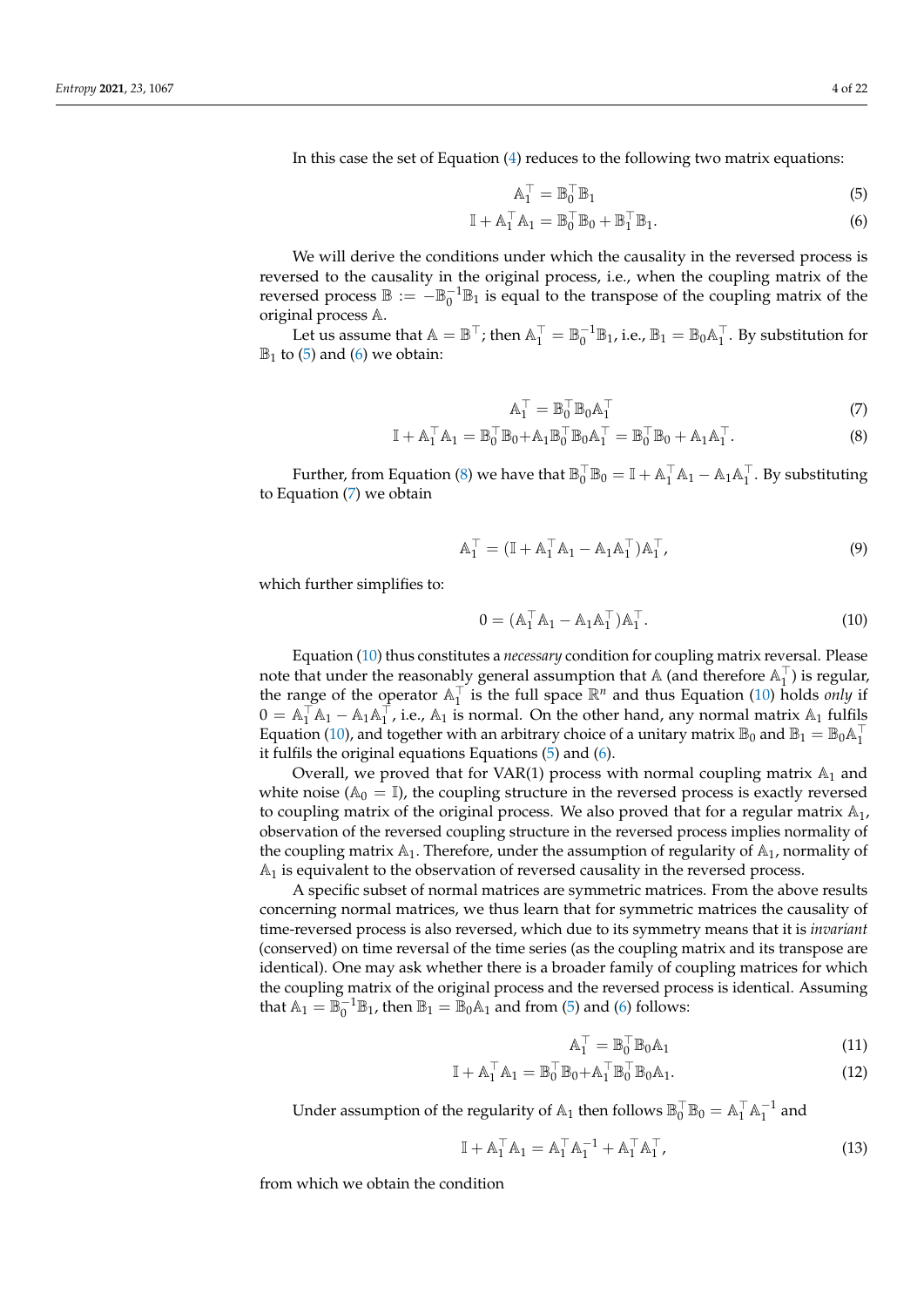<span id="page-4-0"></span>
$$
\left(\mathbb{A}_1 - \mathbb{A}_1^{-1}\right) = \left(\mathbb{A}_1 - \mathbb{A}_1^{-1}\right)^\top. \tag{14}
$$

In conclusion, we found normality and symmetry of the coupling matrix as sufficient conditions for reversal and conservation of the coupling under time-reversal, albeit in principle these may not be necessary depending on the existence of other eligible solutions for Equations [\(10\)](#page-3-4) and [\(14\)](#page-4-0)—we leave the characterization of the full set of solutions for these matrix equations under the additional requirements of Definition [1](#page-1-0) and Theorem [1](#page-2-1) as an open problem for further work, although based on preliminary analysis we conjecture the solutions might in fact be equivalent with the normality and symmetry condition, respectively.

#### *2.2. Bivariate Case*

Above, we discussed the conditions for the reversed process to have reversed, or conserved causality for multivariate autoregressive processes (for simplicity limiting the analysis to processes of order 1, with white noise). Let us analyze in more detail the bivariate case, i.e., model of the systems with two elements *X* and *Y*.

The convention:

$$
\mathbb{A} = -\mathbb{A}_1 = \begin{pmatrix} a & b \\ c & d \end{pmatrix},\tag{15}
$$

leads after substitution to Equation [\(10\)](#page-3-4) to the set of equations:

<span id="page-4-1"></span>
$$
-ac^{2} + abc + b^{2}d - bcd = 0,
$$
  
\n
$$
-c^{3} + b^{2}c - cd^{2} + acd + bd^{2} - abd = 0,
$$
  
\n
$$
-b^{3} - a^{2}b + bc^{2} + abd + a^{2}c - acd = 0,
$$
  
\n
$$
-b^{2}d + bcd + ac^{2} - abc = 0,
$$
  
\n(16)

which has two types of solutions:

$$
\mathbb{A} = \begin{pmatrix} a & b \\ b & d \end{pmatrix}, \quad \text{and} \quad \mathbb{A} = \begin{pmatrix} a & b \\ -b & a \end{pmatrix}, \tag{17}
$$

in the sense that all solutions have this form and any matrix of this form is a solution. These are specific cases of either a symmetric matrix  $(c = b)$  or a specific case of an off-diagonally antisymmetric matrix  $(c = -b, d = a)$ .

A particularly interesting case is that of unidirectional coupling, without loss of generality one can focus on the case where *Y* affects *X*, but *X* does not affect *Y*. This model is given by the matrix:

<span id="page-4-2"></span>
$$
\mathbb{A} = \begin{pmatrix} a & b \\ 0 & d \end{pmatrix},\tag{18}
$$

where  $b \neq 0$ , while  $c = 0$ .

Please note that this is the canonical model of unidirectional causality in a linear system, that was used to illustrate the conjecture that in a linear system (unlike in nonlinear, in particular chaotic, systems), time-reversal leads to reversal of the direction of causality [\[6\]](#page-20-6).

Clearly, this is a specific case of the bivariate system considered above, and due to the condition  $b \neq 0$ , it is not among the solutions for Equation [\(10\)](#page-3-4). Therefore we know that in this model a *perfect* reversal of causal structure with time reversal does not occur, albeit the *main/stronger/dominant*, direction of causality indeed typically reverts, as discussed by Paluš et al. [\[6\]](#page-20-6) for simple linear systems, while giving counterexamples for other, typically chaotic nonlinear systems. Please note that while Paluš et al. [\[6\]](#page-20-6) discussed the coupling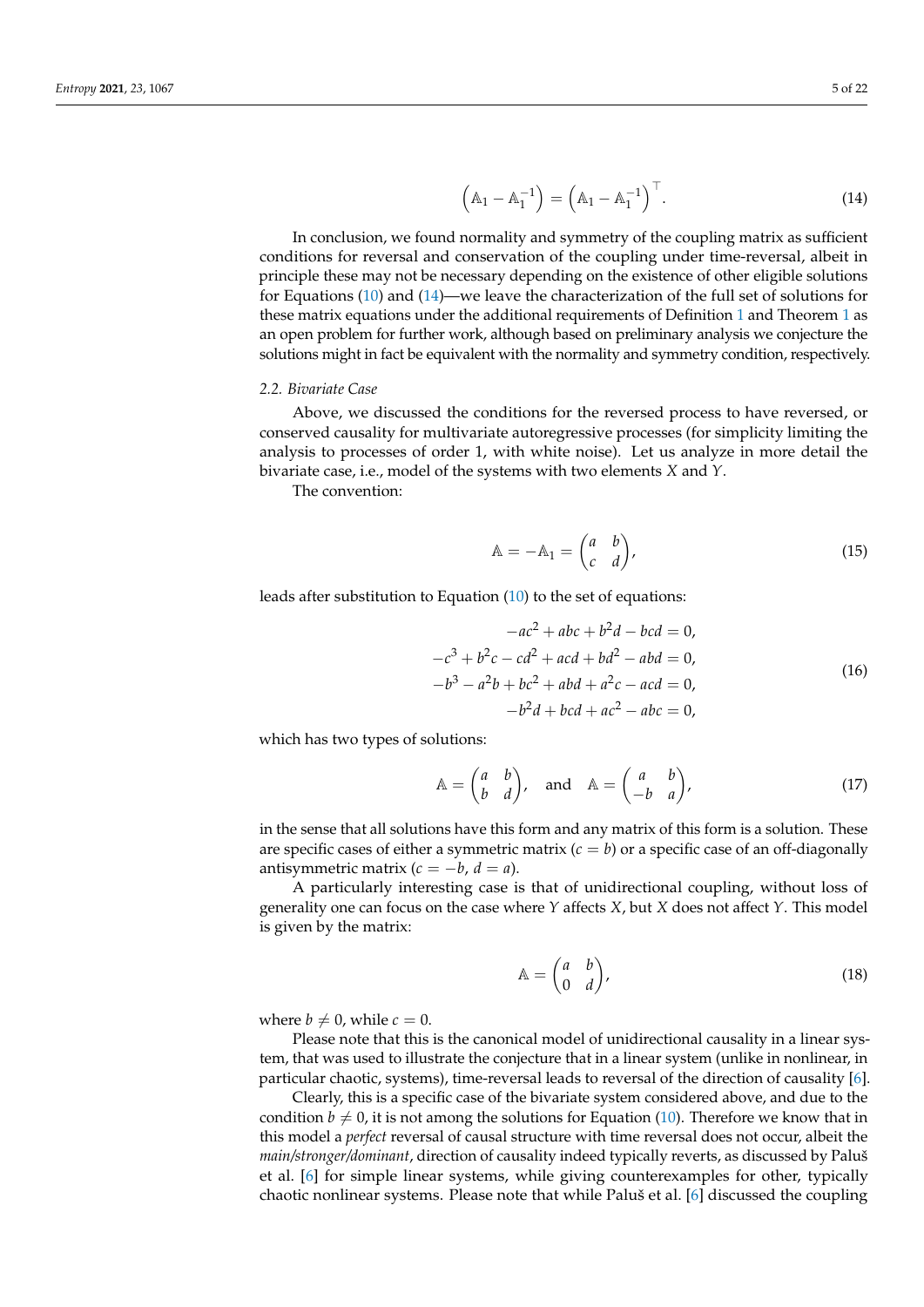direction reversal in context of specific causal indices, in particular the conditional mutual information, the notion of comparing strength of causality in one and the other direction between two variables of the system is used in practice, and under some assumptions comparing the strength of some index of causality helps inference on causal direction from observed data [\[5,](#page-20-4)[11\]](#page-20-9). However, the use of the comparison of arbitrary causal indices in both directions is not necessarily valid and might in principle provide different and indeed wrong answers. For instance, one can conceive scenarios where stronger coupling coefficient in the dynamical equations provides a weaker statistical significance due to different temporal scales of the dynamics or signal complexity [\[13\]](#page-20-11). Additionally, the value of the coupling coefficient can give a different result than of some causality index. We shall get back to the topic of conservation of the dominant direction of causality in the Discussion section, where we shall separately consider the values of the coupling coefficients, and of the Granger causality indices.

Let us study the bivariate system with unidirectional coupling in more detail. As shown earlier, in case that  $A$  is regular, perfect causal reversal occurs if and only if  $A$  is normal. Even without relying on the provided solutions of the general conditions [\(16\)](#page-4-1) one can easily show that there is no normal matrix among regular matrices of type [\(18\)](#page-4-2), i.e., among those that fulfill both  $a \neq 0$  and  $d \neq 0$ . In particular, for the triangular coupling matrix A, the condition of normality  $AA^{\dagger} = A^{\dagger}A$  rewrites as:

$$
\begin{pmatrix} a^2 + b^2 & bd \ bd & d^2 \end{pmatrix} = \begin{pmatrix} a^2 & ab \ ab & b^2 + d^2 \end{pmatrix}
$$
 (19)

and therefore  $a^2 + b^2 = a^2$  which is in contradiction with  $b \neq 0$ .

It is also illustrative to consider the singular cases. While perfect causal reversal does not occur (unless in the trivial case of  $b = 0$ ), in one of the cases at least the binary structure of the causal links is reversed (albeit not the exact coefficients). There are only two options such that  $-A_1$  is singular:  $a = 0$  or  $d = 0$ .

If  $d = 0$ ,

$$
\mathbb{A} = \begin{pmatrix} a & b \\ 0 & 0 \end{pmatrix},\tag{20}
$$

which leads to (See Appendix [A](#page-18-0) for detailed derivation):

$$
\mathbb{B} = \begin{pmatrix} a & 0 \\ \frac{b(1-a^2)}{1+b^2} & 0 \end{pmatrix}.
$$
 (21)

Please note that perfect causal reversal does not happen as  $b = \frac{b(1-a^2)}{1+b^2}$  $\frac{(1-u^2)}{1+b^2}$  only if  $a^2 + b^2 = 0$ , which is in contradiction with the assumption  $b \neq 0$ .

 $\overline{A}$ 

If  $a=0$ ,

$$
\Delta = \begin{pmatrix} 0 & b \\ 0 & d \end{pmatrix},\tag{22}
$$

the reverse process has a coupling matrix

$$
\mathbb{B} = \frac{1}{1+b^2} \begin{pmatrix} b^2d & bd^2 \\ b & d \end{pmatrix}.
$$
 (23)

Here, the reverted process shows *bidirectional* coupling, and perfect causal reversal happens again only in the trivial case of  $b = \frac{b}{1+b^2}$ , i.e.,  $b = 0$ . See [A](#page-18-0)ppendix A for detailed derivation.

As we showed that perfect causal reversal does not happen for unidirectionally coupled bivariate AR(1) models with white noise, it is a natural question whether it can happen at all in such systems, and in which dimension. The answer is that the smallest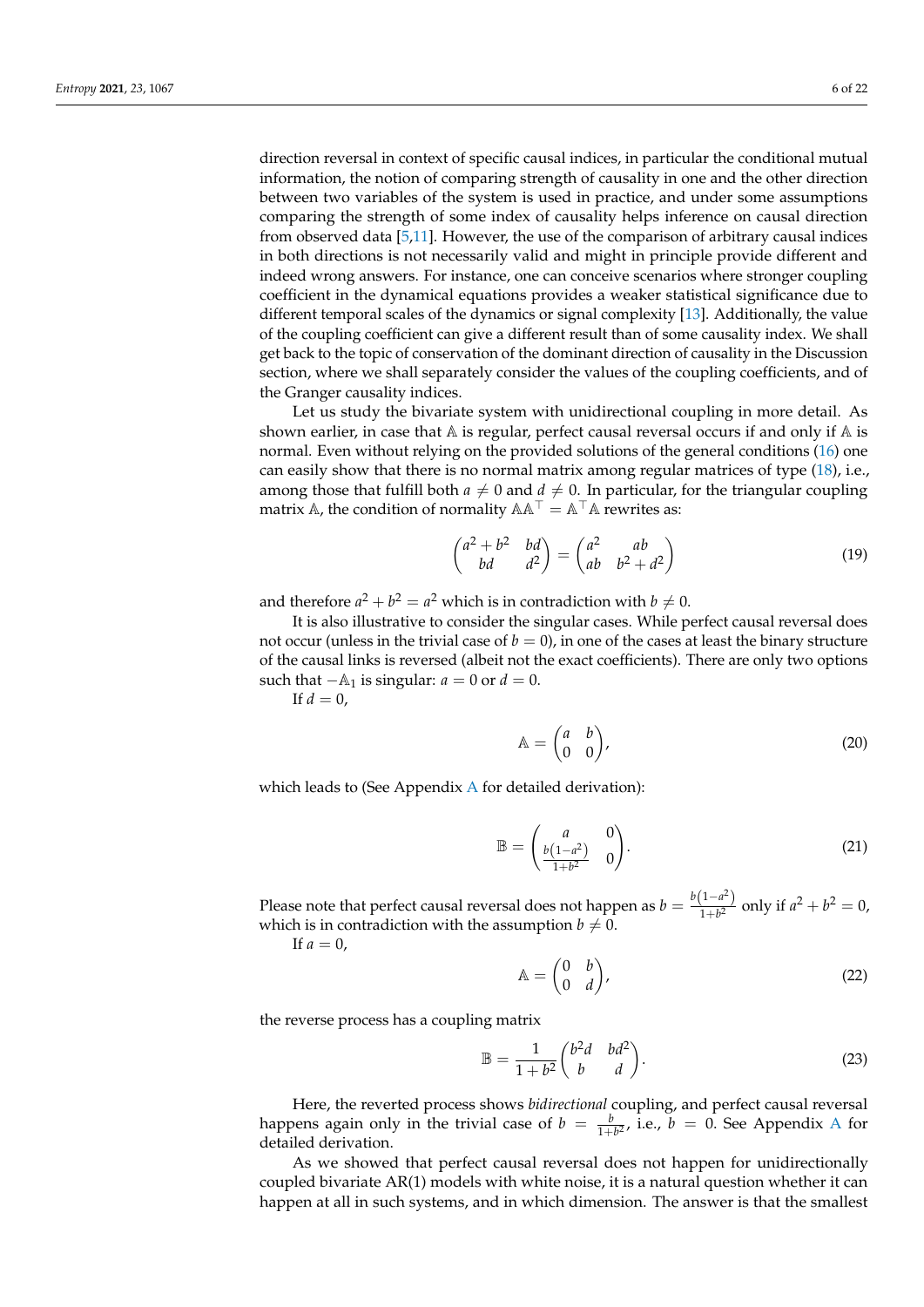dimension in which a perfect causal reversal occurs in a nontrivial matrix is three. Consider the example system with three elements with a normal coupling matrix A the structure of which is depicted in Figure [1.](#page-6-0)

<span id="page-6-0"></span>

**Figure 1.** System with normal coupling matrix and its reversed system.

The binary structure of the coupling matrix of this system is:

$$
\mathbf{S} = \begin{pmatrix} 1 & 1 & 0 \\ 0 & 1 & 1 \\ 1 & 0 & 1 \end{pmatrix}, \tag{24}
$$

and by rescaling it by a suitable coefficient  $\frac{s}{\lambda_{\text{max}}}$ , where  $\lambda_{\text{max}}$  is the largest eigenvalue (in absolute value) of the matrix **S**, and  $s \in (0, 1)$  is an optional parameter—in this case *s* = 0.8—we assure stationarity of the corresponding AR process. A minimal example of a unidirectionally coupled AR system exhibiting perfect coupling reversal upon time reversal would thus be given by for instance:

<span id="page-6-1"></span>
$$
\mathbb{A} = \begin{pmatrix} 0.4 & 0.4 & 0 \\ 0 & 0.4 & 0.4 \\ 0.4 & 0 & 0.4 \end{pmatrix} . \tag{25}
$$

As the matrix  $A$  is normal, the coupling matrix  $B$  of the reversed process is exactly the transpose of A:

<span id="page-6-2"></span>
$$
\mathbb{B} = \begin{pmatrix} 0.4 & 0 & 0.4 \\ 0.4 & 0.4 & 0 \\ 0 & 0.4 & 0.4 \end{pmatrix} . \tag{26}
$$

#### **3. Numerical Simulations**

In the previous section, we discussed the conditions under which the time reversed process has reversed or conserved coupling matrix. In particular, we showed that the sufficient (and under regularity even necessary condition) for the former is the normality of the coupling matrix  $A_1$ , while for the latter (conservation), the condition is given by Equation [\(14\)](#page-4-0); which is clearly fulfilled for any symmetric matrix  $\mathbb{A}_1$ .

In real-world systems, one might expect that the coupling matrix does not fulfill the normality condition, and therefore even in linear auto-regressive systems, the causal structure of the time-reversed process may thus not be exactly reversed. Indeed, already the analysis of the bivariate case showed that strict reversal generally does not occur, and unidirectionally coupled system might show as bidirectionally coupled after time reversal; in fact this is the *generic* case in case the coupling source being autocorrelated due to self-coupling. Therefore it is natural to ask to what extent does the reversed time series causal structure differ from the exactly reversed in example real-world complex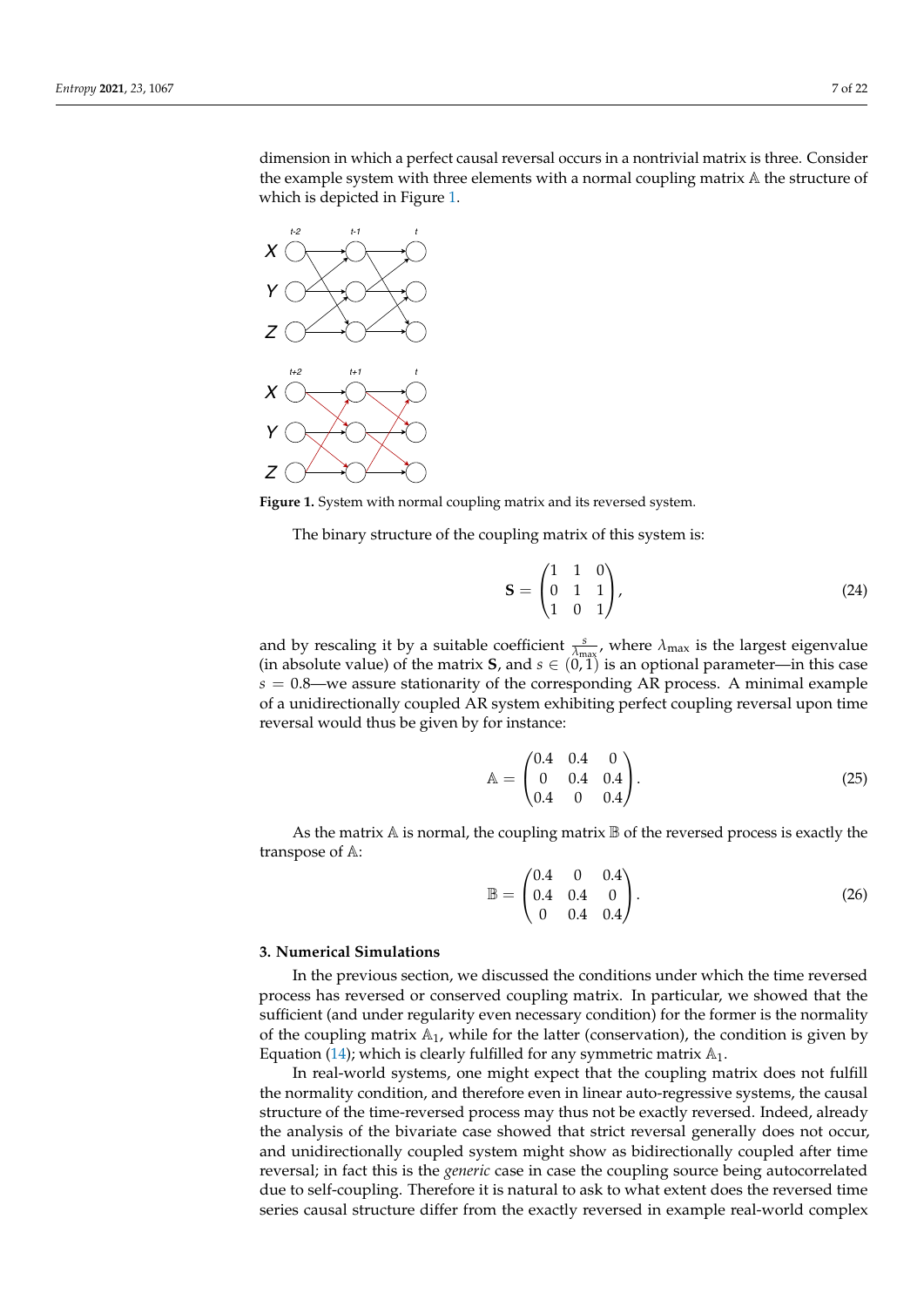systems, and whether this deviation from coupling reversal is somehow related to (and can be reasonably predicted from) the properties of the coupling matrix. In particular, we conjecture that it might be well approximated by the quantitative deviation from the normality condition that would enforce the exact coupling reversal.

#### *3.1. Measures Introduction*

In the following, we use numerical simulations to show that the level to which the causality is reverted (conserved) on time reversal is indeed well predicted by the deviation of the coupling matrix from normality (symmetry). In other words, that the difference between the matrices A and  $\mathbb{B}^{\top}$  strongly depends on the level (a)normality of A, and likewise the difference between  $A$  and  $B$  depends on the (a)symmetry of  $A$ . To this end, we will first formally introduce indices of anormality and asymmetry. Please note that these indices are intended to characterize these particular properties of the matrix itself, rather than provide some information concerning the existence of specific causal links (so they are not to be confused with various *c*ausality indices used in causal inference). In particular, the analyses below suggest that the indices of deviation of the coupling matrix from symmetry and normality correlate substantially with the level of causal reversal/conservation, and can thus provide a proxy for whether causal reversal/conservation can be expected in particular (type of) causal structure. Despite their theoretical usefulness for understanding of the causal reversal/conservation behaviour, their practical application might be of course limited by the fact that many real-world systems are not well approximated by a VAR(1) process.

For a square matrix  $\mathbb A$  we define the symmetric part of the matrix  $\mathbb A_s = \frac{1}{2}(\mathbb A + \mathbb A^\top)$ and the anti-symmetric part  $A_a = \frac{1}{2} (A - A^{\top})$ . The deviation from symmetry is then defined as  $\frac{||A_a||}{||A_s||}$ , where  $||\cdot||$  is some matrix norm. In this approach, for a symmetric matrix the value of the deviation from symmetry is equal to zero and for an antisymmetric it tends to infinity, and that for non-negative matrices it is normalized into the [0, 1] interval.

In this paper, we use the Frobenius norm which is for a square matrix  $A \in \mathbb{R}^{n,n}$ defined as

$$
||\mathbb{A}||_F = \left(\sum_{i=1}^n \sum_{j=1}^n |a_{ij}|^2\right)^{1/2}.
$$
 (27)

The resulting measure of asymmetry—the deviation from symmetry—is then defined as

<span id="page-7-1"></span><span id="page-7-0"></span>
$$
d_{Sym}(\mathbb{A}) = \frac{||\mathbb{A} - \mathbb{A}^{\top}||_F}{||\mathbb{A} + \mathbb{A}^{\top}||_F}.
$$
 (28)

Based on the same idea, we define a deviation from normality (matrix is normal if  $AA^{\top} = A^{\top}A$ ) as

$$
d_{Norm}(\mathbb{A}) = \frac{||\mathbb{A}\mathbb{A}^{\top} - \mathbb{A}^{\top}\mathbb{A}||_F}{||\mathbb{A}\mathbb{A}^{\top} + \mathbb{A}^{\top}\mathbb{A}||_F}.
$$
 (29)

From the analysis outlined in Section [2,](#page-1-1) we know that a relation  $\mathbb{A} = \mathbb{B}^{\top}$  holds for normal matrices ( $AA^{\top} = A^{\top}A$ ) as well as  $A = \mathbb{B}$  holds for symmetric matrices ( $A = A^{\top}$ ). In the following simulation we will show the relation between the deviation of matrix A from symmetry  $(28)$  and the difference between matrices  $\mathbb A$  and  $\mathbb B$ . For this purpose we define the normalized difference of these matrices as

$$
\overleftarrow{d}_{Sym}(\mathbb{A}) = \frac{||\mathbb{A} - \mathbb{B}||_F}{||\mathbb{A} + \mathbb{B}||_F}.
$$
\n(30)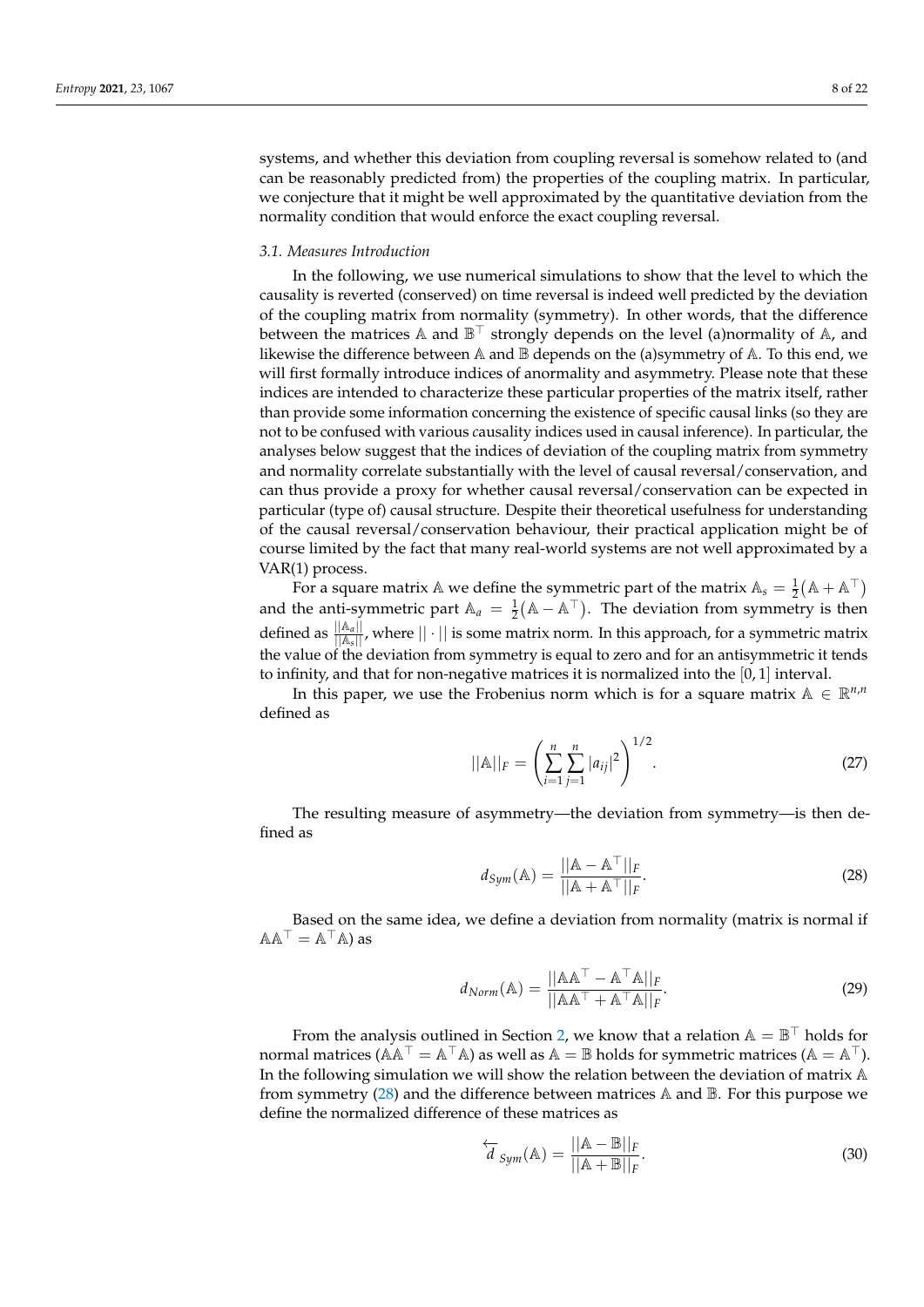$$
\overleftarrow{d}_{Norm}(\mathbb{A}) = \frac{||\mathbb{A} - \mathbb{B}^{\top}||_F}{||\mathbb{A} + \mathbb{B}^{\top}||_F}.
$$
\n(31)

Please note that we consider processes with white noise (zero mean, variance equals to one, that is VAR(1) process in the form

<span id="page-8-0"></span>
$$
\mathbf{X}_t = \mathbb{A}\mathbf{X}_{t-1} + \mathbf{Y}_t, \tag{32}
$$

with white noise **Y***t* .

## *3.2. Simple Causal Structures*

In this part we will support theoretical analysis with numerical simulations. According to the expression [\(32\)](#page-8-0) the time series of length *T* are generated with different choices of matrix A. These time series are then reversed in time, and the coupling matrix is subsequently estimated using the *arfit* function implemented in the MATLAB software.

As a validation example, we use the matrix  $\mathbb A$  introduced in Equation [\(25\)](#page-6-1). We obtain the following example estimates for time series of length  $T \in \{10^2, 10^4, 10^6\}$  respectively, showing reasonably fast convergence of the estimates to the theoretically derived matrix  $\mathbb B$ given in Equation [\(26\)](#page-6-2):

$$
\mathbb{B} \sim \begin{pmatrix} 0.290 & 0.119 & 0.363 \\ 0.212 & 0.397 & 0.005 \\ 0.152 & 0.336 & 0.286 \end{pmatrix}, \begin{pmatrix} 0.387 & -0.009 & 0.391 \\ 0.388 & 0.400 & 0.015 \\ -0.012 & 0.410 & 0.401 \end{pmatrix}, \begin{pmatrix} 0.400 & 0.002 & 0.400 \\ 0.402 & 0.399 & 0.001 \\ 0.000 & 0.399 & 0.401 \end{pmatrix}.
$$
\n
$$
(33)
$$

In the next simulation we explore to what level does the deviation from normality *d*<sub>*Norm</sub>*( $\triangle$ ) determine the imperfection of causal structure reversal  $d$  <sub>*Norm*</sub>( $\triangle$ ), and similarly</sub> how does the deviation from symmetry  $d_{Sum}(\mathbb{A})$  relate to the difference between the causal structure of the forward and time-reversed process  $\overleftarrow{d}_{Sym}(A)$ .

For this purpose, we use network topologies defined by a random binary directed graph given by a binary matrix of dimension  $n \times n$  with value 1 of the diagonal elements (corresponding to loops) and with a total density *D* of nonzero elements. Each such realization is scaled by a constant  $\frac{s}{\lambda_{\text{max}}}$ , where we set  $s = 0.8$  to provide a 'stable' matrix A; from this the indices  $d_{Sym}(A)$  and  $d_{Norm}(A)$  are calculated. Subsequently time series of length  $T = 10^5$  are generated according to Equation [\(32\)](#page-8-0). The time series are reversed, and the matrix B is estimated using the *arfit* function and finally  $\overleftarrow{d}_{Sym}(A)$  and  $\overleftarrow{d}_{Norm}(A)$ is calculated. For the robustness of calculations, the whole process is repeated for 1000 different realizations of random matrix A. Two particular settings of the parameters are used to provide a comparison with subsequent analysis of complex real-world connectivity structures, namely  $n = 42$ ,  $D = 15%$  and  $n = 90$ ,  $D = 5%$ .

The results concerning the prediction of conservation of coupling matrix under time series reversal from symmetry of the input matrix  $A$  are shown in Figure [2](#page-9-0) Left and Figure [3](#page-9-1) Left. It is apparent, that the asymmetry of the coupling matrix  $d_{Sym}(\mathbb{A})$  provides a very good prediction of the conservation of the coupling structure under time reversal ←−*<sup>d</sup> Sym*(A), with the respective Pearson correlation coefficient attaining the value of *<sup>ρ</sup>* <sup>=</sup> 0.99 in both parameter settings. Similarly, Figure [2](#page-9-0) Right and Figure [3](#page-9-1) Right demonstrate that the deviation of the coupling matrix from normality quantified by  $d_{Norm}(\mathbb{A})$  provides a very strong prediction of the coupling matrix reversal ←−*<sup>d</sup> Norm*(A), albeit weaker than in the case of the coupling conservation, with values  $\rho = 0.89$  and  $\rho = 0.88$  respectively.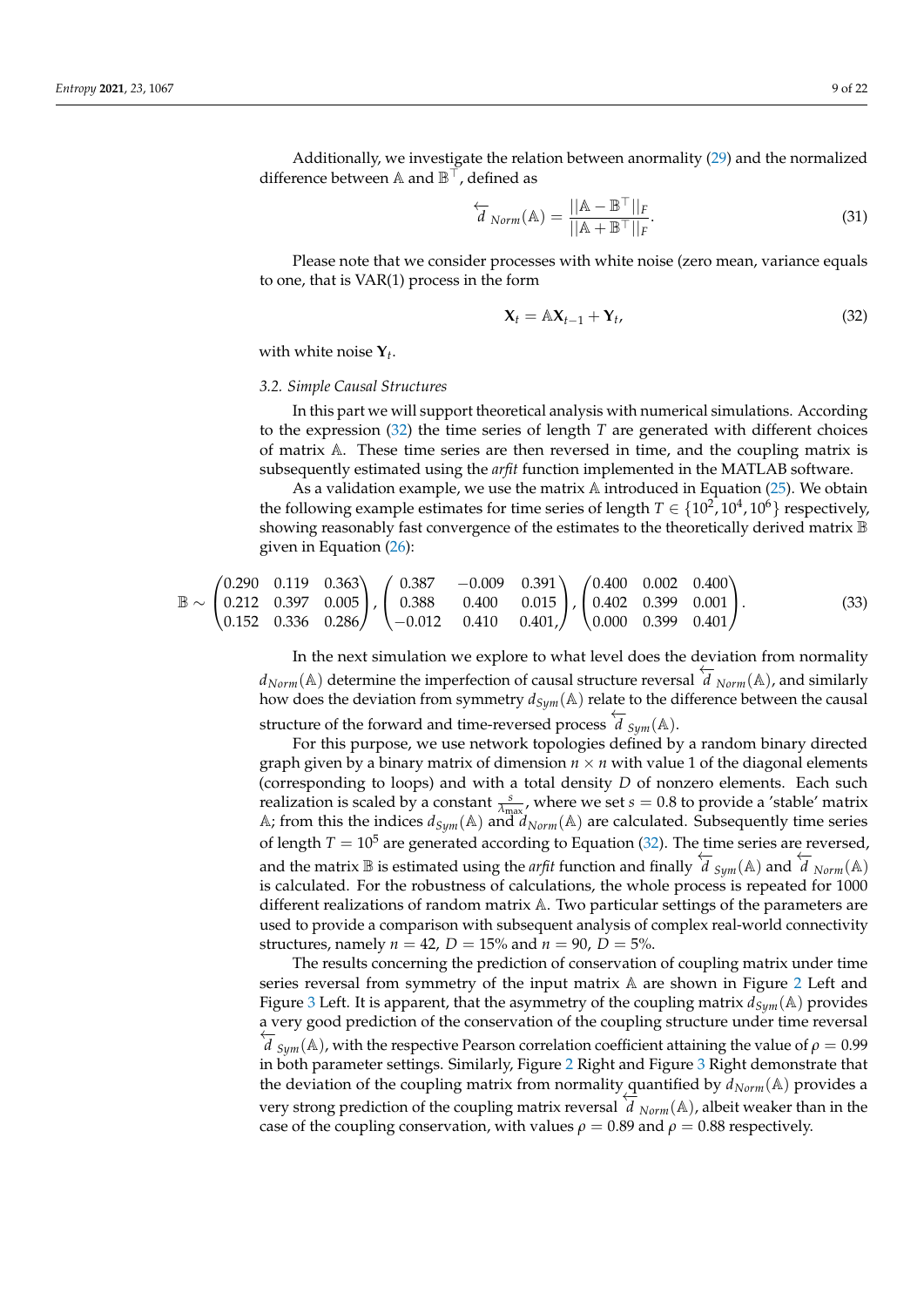<span id="page-9-0"></span>

**Figure 2.** Prediction of the causal structure conservation and reversal from the coupling matrix properties, in a sample of random directed matrices with full diagonal (matrix size  $n = 42$ , density of nonzero elements  $D = 15$ %). (Left): causal structure conservation under time reversal  $d_{sym}(A)$  as function of the coupling matrix symmetry  $d_{Sym}(A)$ . (**Right**): causal dentities  $d_{sym}(A)$ . structure reversal under time reversal ←−*<sup>d</sup> Norm*(A) as function of the coupling matrix normality *<sup>d</sup>Norm*(A). *<sup>ρ</sup>* denotes the correlation coefficient between the considered quantities. The red square denotes the values for the climate model.

<span id="page-9-1"></span>

**Figure 3.** Prediction of the causal structure conservation and reversal from the coupling matrix properties, in a sample of random directed matrices with full diagonal (matrix size  $n = 90$ , density of nonzero elements  $D = 5\%$ ). (Left): causal  $\overline{d}_{sym}$  (A) as function of the coupling matrix symmetry  $d_{Sym}(A)$ . (**Right**): causal destructure conservation under time reversal  $\overline{d}_{Sym}(A)$  as function of the coupling matrix symmetry  $d_{Sym}(A)$ . (**Right**): causal structure reversal under time reversal ←−*<sup>d</sup> Norm*(A) as function of the coupling matrix normality *<sup>d</sup>Norm*(A). *<sup>ρ</sup>* denotes the correlation coefficient between the considered quantities. The red square denotes the values for the brain model.

## *3.3. Complex Connectivity Structures*

So far, we showed that somewhat counter-intuitively, even in linear processes the time reversal has nontrivial effect on the coupling structure—in a general case it neither conserves nor reverses it, while these two special phenomena appear under quite specific conditions of normality (or more generally under fulfillment of the conditions given by Equation  $(10)$ ) and symmetry  $(14)$ , respectively. In the previous subsection, we demonstrated that indeed for random (ER) graphs, the coupling matrices of the time reversed process are relatively far from purely reversed or conserved causality, with the variability in the level of conservation/reversal being very well predicted by the symmetry/normality of the original (random) coupling matrix.

This motivates a question concerning the behaviour of more realistic models of realworld complex structures. To this end, we analyze the time-reversal effect on the coupling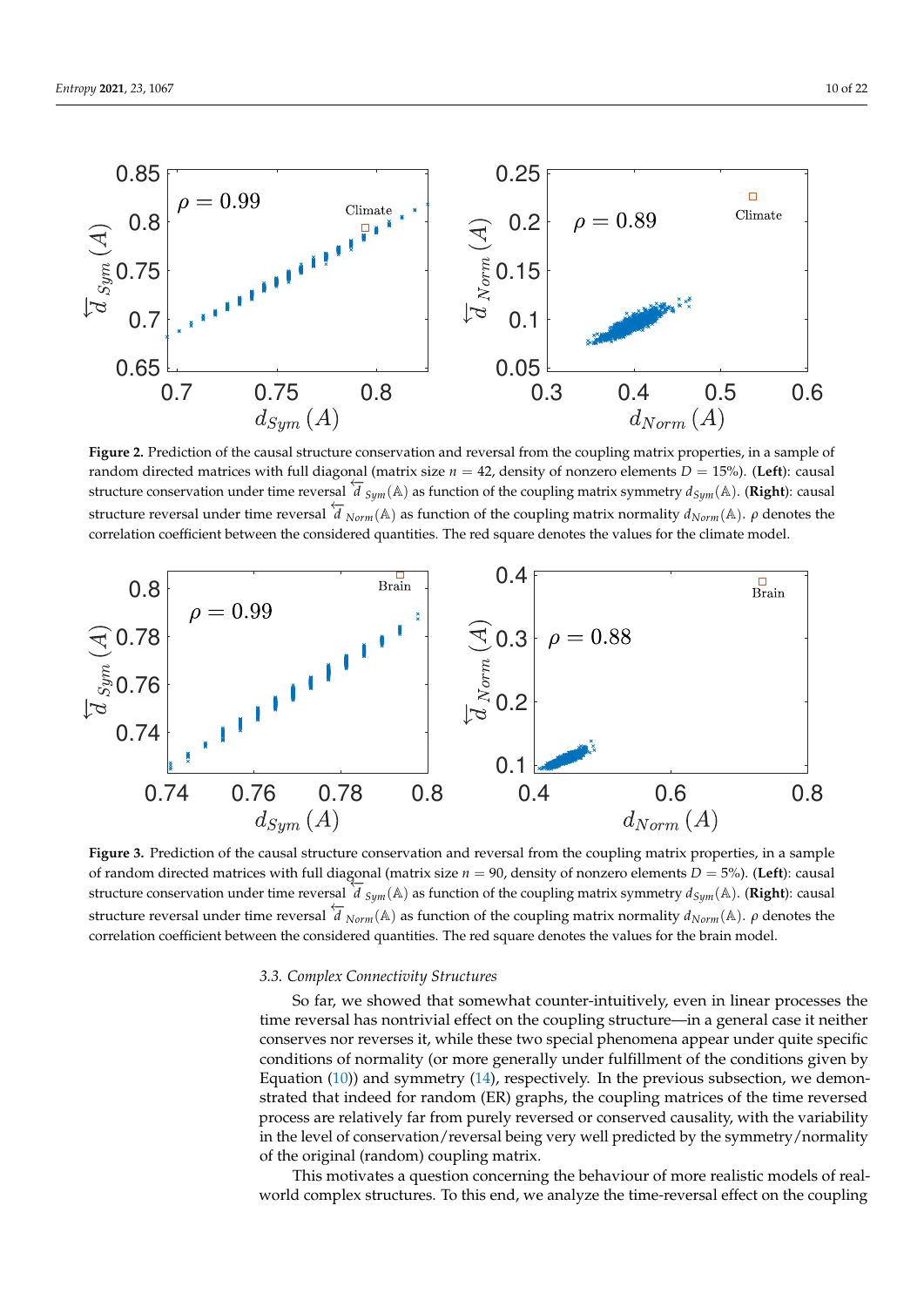structure of linear vector autoregressive approximation of two archetypal examples of complex systems, the brain network and the climate network. We use the simple order 1 linear autoregressive process approximation of these processes, which is in line with the model order for which we derived that simplified condition for causal reversal/conservation. Therefore, the application of the corresponding indices of deviation from normality and symmetry is here well motivated. However, it should be kept in mind, that these model network examples, albeit realistically motivated, of course fall short of the complexity of the real brain and climate—both in terms of not capturing the nonlinear aspect of the brain/climate dynamics, and in simplifying the temporal dynamics by limiting the interactions to a single temporal lag. Indeed, even at the level of spatial and temporal sampling of the motivating datasets, the linear VAR(1) model is just an approximation, rather than an optimal model for the data—as model order criteria such as the Bayesian Information Criterion would suggest that a higher order VAR model would better describe the generating process. However, the quantification of the (deviation from) the causal reversal condition for higher-order VAR processes is not available in such a compact form; so we use only these order-one approximation of the real-world data coupling structures as motivating examples of somewhat more realistic connectivity matrices than provided by the ER random graph model.

#### 3.3.1. Earth's Climate Network

The first example network is an approximation of a large-scale climate interaction network, constructed from regional daily temperature time series. The network has 42 nodes and was obtained by thresholding (binarizing) the interaction matrix in a data-fitted VAR(1) model to 15 percent density. In more detail, the original dataset contains the daily surface air temperature anomalies data obtained from the NECP/NCAR reanalysis dataset [\[14](#page-20-12)[,15\]](#page-20-13). In particular, we used the daily air temperature fields at 1000 hPa level, spanning the period from 1 January 1948 to 31 December 2012 and sampled at 2.5 $\degree \times 2.5\degree$  angularly regular Gaussian grid. This original data contains more than 10,000 time series—a relatively dense grid covering the whole globe. The data were downsampled by remapping to a more suitable 42-point grid by applying an interpolation scheme based on the quasi- isotropic icosahedral grids [\[16\]](#page-20-14) by a procedure implemented in the SCRIP package [\[17\]](#page-20-15). Details of the data origin and preprocessing are described in [\[18](#page-20-16)[,19\]](#page-20-17).

#### 3.3.2. Brain Network

The other network example is an approximation of brain interaction network that has 90 nodes and was obtained by thresholding (binarizing) the interaction matrix in a data-fitted VAR(1) model to 5% density. We use data obtained as part of a study on healthy subjects brain activity. The activity in 90 brain regions of 84 subjects were measured by functional magnetic resonance imaging, and temporally concatenated in order to provide sufficiently long time series (20,160 time points in total) for estimation of the coupling matrix. Details of the data origin and preprocessing are described in [\[18,](#page-20-16)[19\]](#page-20-17).

#### 3.3.3. Data Processing

As mentioned above, in preparing an approximate model of these real-world complex systems, we make the approximation that these datasets correspond to realizations of a VAR(1) process. Please note that albeit quite coarse and not capturing either the nonlinear aspects of the dynamics as well the plethora of time scales of these complex systems, the linear (autoregressive) approximation has been shown to reproduce sufficiently a range of properties of both the brain and climate network structure [\[20](#page-20-18)[–23\]](#page-20-19) and provide robust and interpretable estimate of causal interactions [\[22](#page-20-20)[,24\]](#page-21-0). The estimated coupling matrix is then thresholded to predefined density (low values set to zero, only predefined amount of entries retained, in this case 15% for the climate matrix, 5% for the brain matrix), binarized (non-zero values set to 1) and subsequently normalized by the constant  $\frac{s}{\lambda_{\max}}$  for the stationarity of the resulting process (all simulations were provided with setting *s* = 0.8).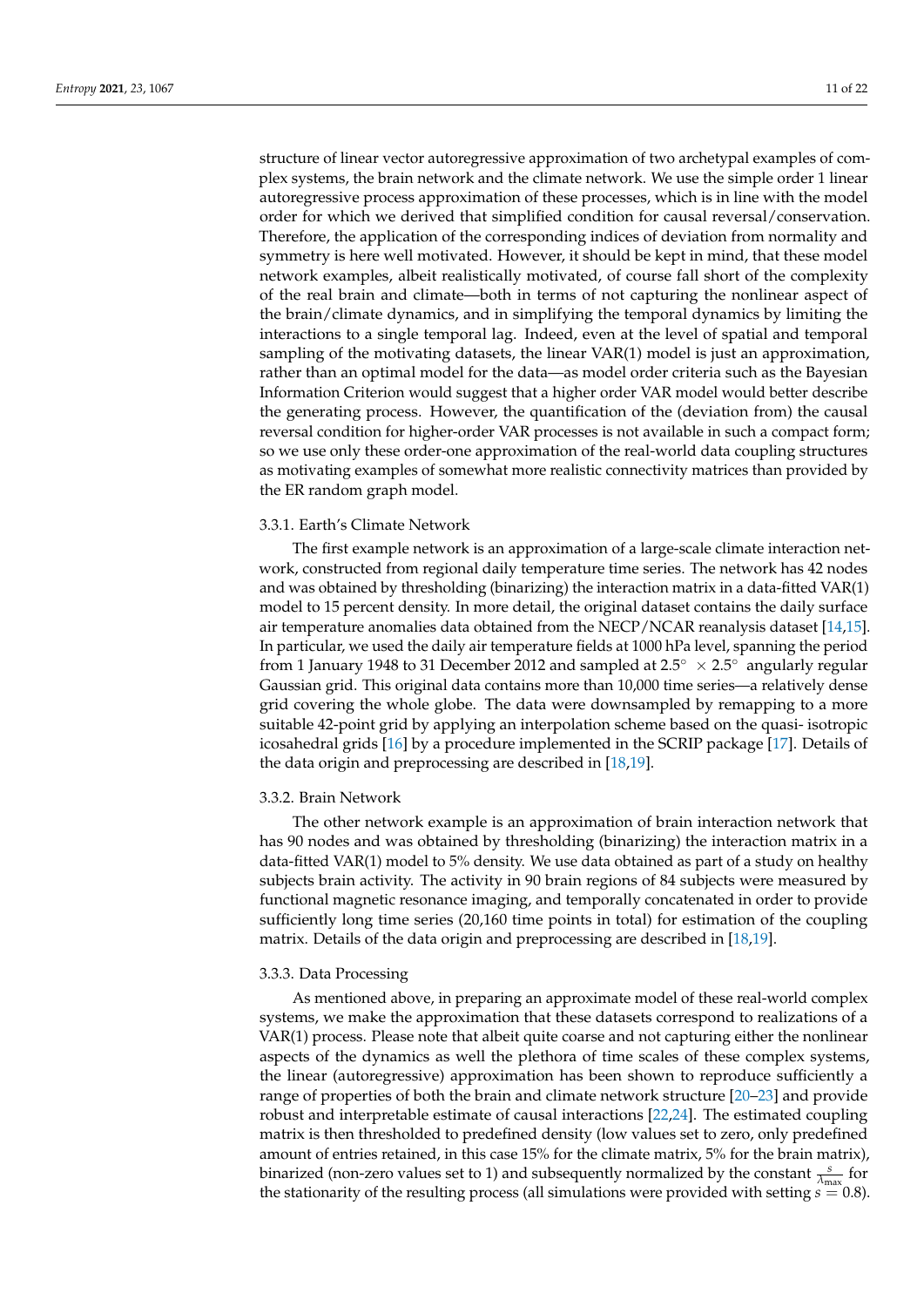This matrix defines the VAR(1) process from which we generate samples of arbitrary length *T* (in the simulations, we set  $T = 10^5$ ). The sample is then reverted and a VAR(1) model fitted to it using the *arfit* MATLAB function, providing thus an estimate of the matrix B. This matrix is then used to obtain an estimate of the values of  $\overleftrightarrow{d}_{Norm}(\mathbb{A})$  and  $\overleftrightarrow{d}_{Sym}(\mathbb{A})$ .

## 3.3.4. Analysis

The resulting values of deviation from symmetry and normality of the random as well as brain and climate coupling matrices, and imperfection of their coupling conservation/reversal upon time series reversal are shown in Figures [2](#page-9-0) and [3.](#page-9-1) How do the real-world matrices compare to the sets of matched random matrices? Clearly, both the brain and climate network show level of asymmetry relatively comparable to the directed random matrix of the same size and density. The level of coupling conservation upon time reversal is also similar to that of the asymmetric random matrices, suggesting that the approximate prediction of  $\overline{d}_{Sym}(A)$  by  $\overline{d}_{Sym}(A)$  works relatively well. To be more precise, both the climate and the brain matrix show slightly more asymmetry and less conservation under time reversal than random directed matrices of the same size and density, being safely above the 95-th percentile of the respective random matrix property distributions.

In contrast, in terms of normality, both the climate and brain coupling matrices show a pronounced deviation from normality, in particular substantially higher than directed random matrices of the same size and density. Notably, the deviation of the coupling matrix from perfect reversal under time reversal is also higher than for corresponding random matrices; as would be predicted by the high deviation of A from normality. These real-world complex system coupling matrices thus seem to substantially deviate from the intuition observed in two-dimensional linear systems, where the coupling tends to be approximately reversed upon time reversal; at least much more so that the realizations of randomly coupled linear networks do.

#### **4. Discussion**

The previous analysis has demonstrated, that even in very simple linear systems, the operation of time reversal has nontrivial effect on the coupling structure of the system, which only under very specific conditions corresponds to the reversal of the coupling structure, i.e., transposition of the matrix A defining the interactions in the case of the studied case of linear vector autoregressive process. For this particular case, we showed an explicit condition on the coupling matrix that needs to be fulfilled for the reversal to occur. Notably, this condition is far from fulfilled for a randomly coupled process, making perfect reversal an unlikely phenomenon; however we show that the deviation of the coupling matrix from normality, quantified by an intuitive index that we devised, seems to very well predict the level to which the reversal occurs. On the other hand, this index quantifying the deviation of the coupling matrix from normality is motivated by analytical derivation that showed normality of the coupling matrix as the key property for causal reversal for autoregressive processes of order one. For higher model orders, the condition for perfect reversal entails existence of solutions for a set of matrix polynomial Equation [\(4\)](#page-2-0) that generally do not lend themselves to such an easy simplification as for order one that provided the normality condition; in particular, normality of all matrices  $A_1, \ldots, A_p$  is not sufficient for perfect causal reversal in the VAR(p) case.

Examples of first order multivariate linear autoreggressive approximation of two realworld complex systems support the theoretical prediction of ubiquity of *imperfect reversal* of the coupling even for linear systems, and suggest that some if not many real-world systems, even when linear or linearly approximated, might be less prone to coupling reversal under time reversal than random coupled systems of the same size and density.

Of course, while perfect causal reversal seems reasonably predicted to be rare (as the coupling structure would have to fulfill very specific set of equations for it to occur), the level of (lack) causal reversal may vary widely depending on the structure of the connectivity. The analysis of example VAR(1) processes, including with random connectivity,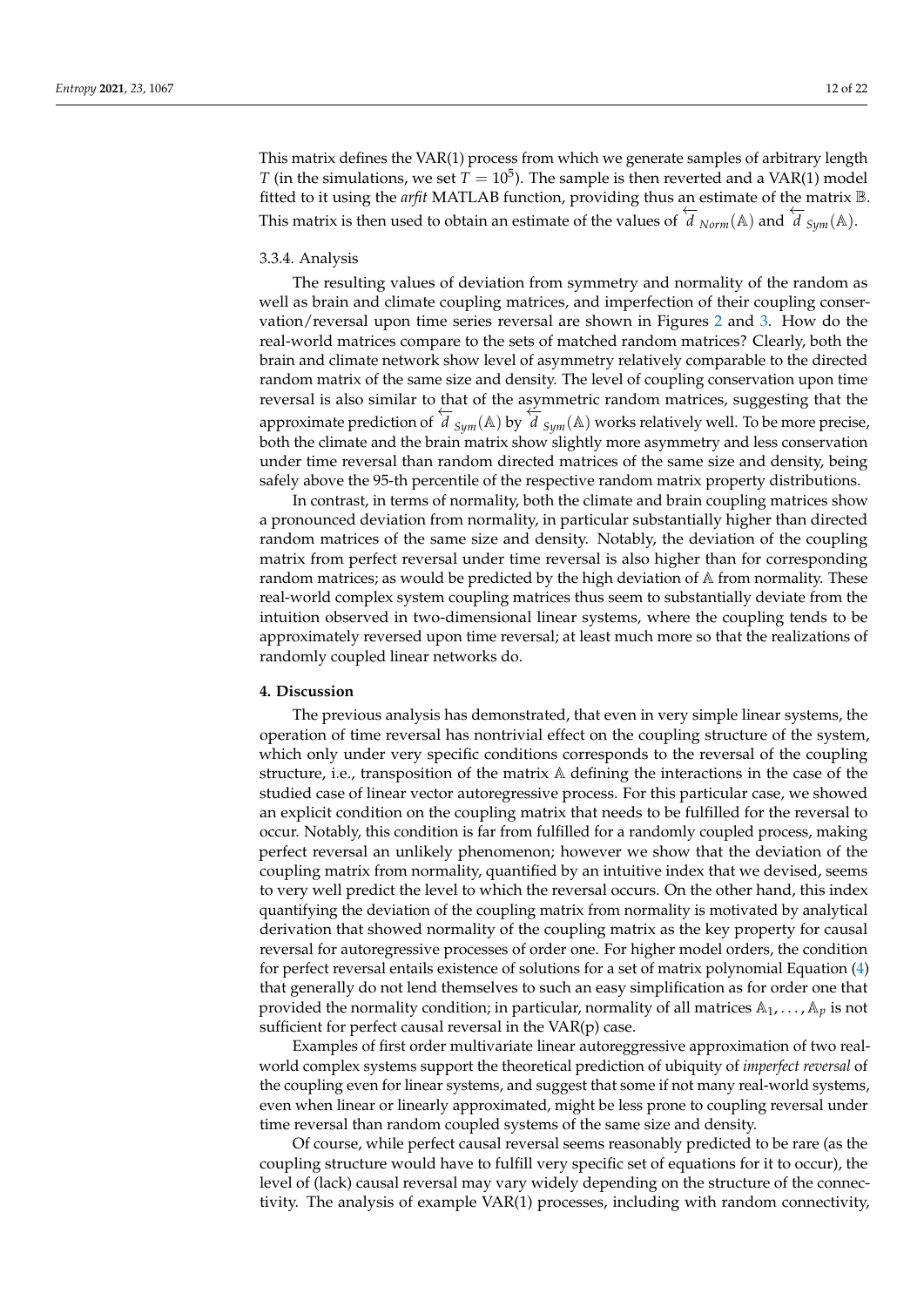real-world systems approximations as well as carefully constructed or simulation-derived counterexamples, only scratch the surface of the richness of real-world processes here; we only used examples from the VAR(1) family here as the theoretical analysis provides the convenient simplification to the normality condition. As noted previously, the VAR(1) approximation of the brain or climate data does in fact not correspond to the optimal model fit—the Bayesian Information Criterion would suggest to use a higher order model to described more accurately the full interaction structure of the data.

Indeed, the VAR(1) approximation for fMRI data, albeit commonly used in practice, has been shown to be typically not optimal (although the correct model order widely varies depending on a range of properties of the fMRI datasets) [\[25\]](#page-21-1). Similarly, the climate temperature anomaly data are known to be only approximately linear and stationary (see  $[26]$ ), and to contain nontrivial autocorrelation structure  $[27]$ . The fact that the VAR(1) is just an approximation—rather than the optimal model fit—for these datasets, however does not disprove the observation that even some more realistic rather than purely random connectivity patterns suggest that the deviation from causal reversal/conservation can be reasonably predicted from the deviation from the normality/symmetry. Indeed, qualitatively similar results are however obtained also on data downsampled by factor of 2 for the brain dataset and by factor of 3 for the climate dataset, for which indeed the Bayesian Information Criterion marks the order  $p = 1$  as the optimal model order (see Figures [4](#page-12-0) and [5](#page-13-0) for the variant of the original Figures [2](#page-9-0) and [3](#page-9-1) using the downsampled data). Indeed, it may be interesting to collate a catalogue of behaviour of different real-world systems in terms of causal reversal; however it would also entail the difficult task of differentiating properties of the original system and of the observation process and data quality and specific sampling biases—an enterprise beyond the scope of the current manuscript.

<span id="page-12-0"></span>

**Figure 4.** Prediction of the causal structure conservation and reversal from the coupling matrix properties, in a sample of random directed matrices with full diagonal (matrix size  $n = 42$ , density of nonzero elements  $D = 15\%$ ). (Left): causal structure conservation under time reversal  $d_{Sym}(A)$  as function of the coupling matrix symmetry  $d_{Sym}(A)$ . (**Right**): causal dentities  $d_{Sym}(A)$  as function of the coupling matrix symmetry  $d_{Sym}(A)$ . (**Right**): causal structure reversal under time reversal ←−*<sup>d</sup> Norm*(A) as function of the coupling matrix normality *<sup>d</sup>Norm*(A). *<sup>ρ</sup>* denotes the correlation coefficient between the considered quantities. The red square denotes the values for the VAR(1) model of the climate data downsampled by factor of 3 so that the model order  $p = 1$  provides the optimal model order according to the Bayesian Information Criterion.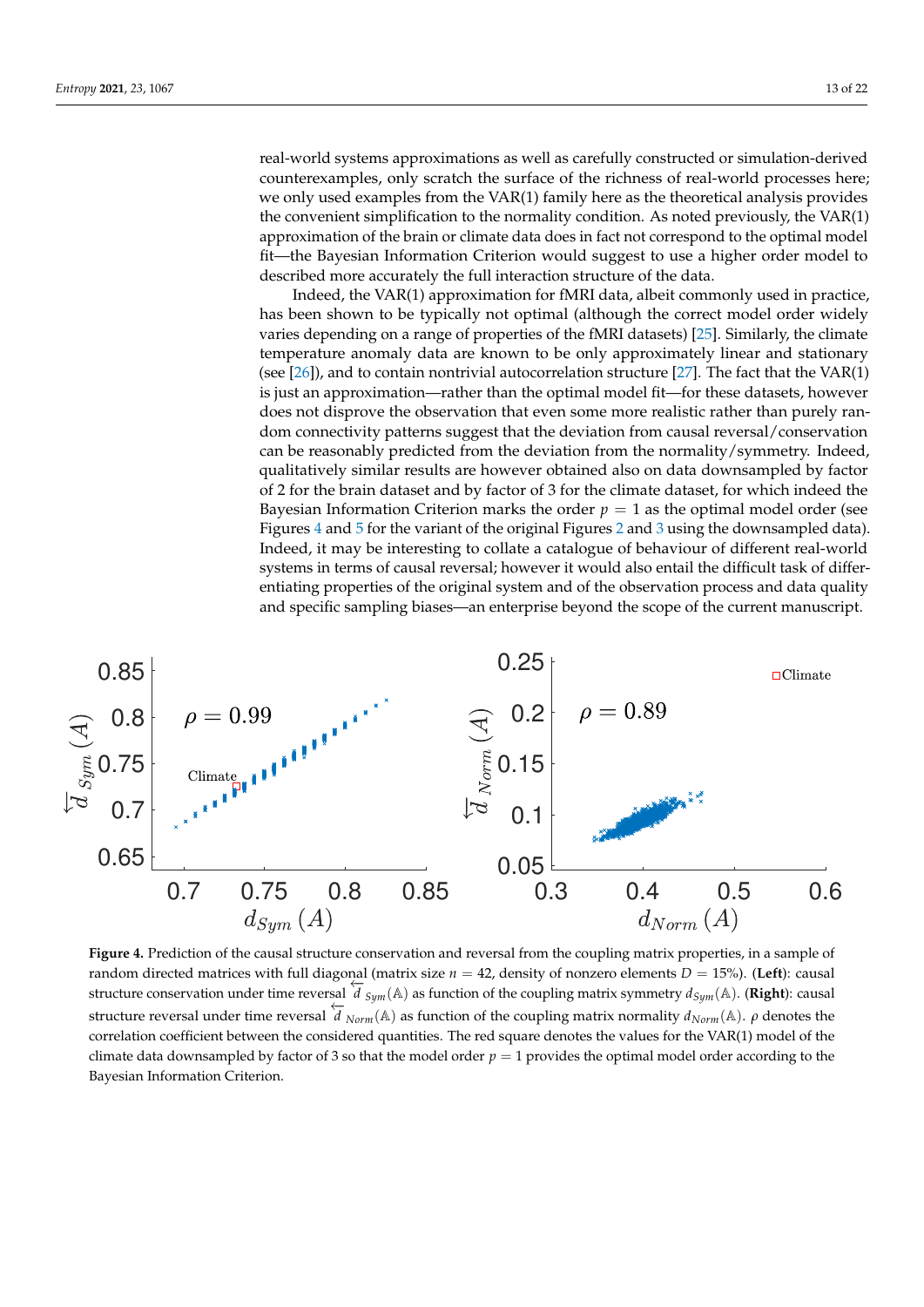<span id="page-13-0"></span>

**Figure 5.** Prediction of the causal structure conservation and reversal from the coupling matrix properties, in a sample of random directed matrices with full diagonal (matrix size *n* = 90, density of nonzero elements *D* = 5%). (**Left**): causal structure conservation under time reversal  $d_{sym}(A)$  as function of the coupling matrix symmetry  $d_{Sym}(A)$ . (**Right**): causal dentities  $d_{sym}(A)$ . structure reversal under time reversal ←−*<sup>d</sup> Norm*(A) as function of the coupling matrix normality *<sup>d</sup>Norm*(A). *<sup>ρ</sup>* denotes the correlation coefficient between the considered quantities. The red square denotes the values for the VAR(1) model of the brain data downsampled by factor of 2 so that the model order  $p = 1$  provides the optimal model order according to the Bayesian Information Criterion.

These results may seem counter-intuitive in light of some earlier reports concerning the coupling in time-reversed systems. The discussion of behaviour of causality measures on time-reversed observations has generally followed two different albeit interdependent motivations. First, it was (more or less explicitly) used to provide a control condition or construct a statistical test for causality detection [\[5](#page-20-4)[,7](#page-20-21)[,11\]](#page-20-9). Secondly, it is a subject of deeper discussion of the nature of causality and the meaning of the arrow of time in both linear and nonlinear natural systems [\[6\]](#page-20-6).

In general, while the (approximate) reversal of causal interactions under time reversal has motivated both formulation of new causality estimation methods as well as theoretical discussion concerning fundamental properties of causality in linear vs. nonlinear systems, it is increasingly recognized that the issue is far from binary reversal/non-reversal. For application in real-world problems, the generalizability of the previous reports to networks of larger size would be of key importance. We hope that a more detailed analysis of the simplest VAR(1) approximation of such networks, albeit far from the real-world complexity, would thus help make next steps to extending the applicability of the proposed concepts to real-world contexts.

#### *4.1. Relevance for Causality Indices Using Time-Reversal*

The use of time-reversed time series for statistical evaluation of causal interactions in observed systems has been motivated by some perceived limitations of other available methods for causal inference. While Haaga et al. [\[7\]](#page-20-21) motivates their interest in time series reversal by arguing that other methods including Granger causality, transfer entropy and methods such as convergent cross-mapping can suffer from biases and low statistical power, others such as Winkler et al. [\[5\]](#page-20-4) and Haufe et al. [\[11\]](#page-20-9) note that the application of Grangercausal measures combined with standard significance testing leads to the detection of spurious connectivity when applied to electrophysiology data that commonly suffer from source mixing and observational noise. Thus, while motivations vary, the use of time series reversal seems potentially relevant both in combination with nonlinear indices as well as with the widely used Granger causality analysis approach framed in the context of linear autoregressive processes [\[11\]](#page-20-9).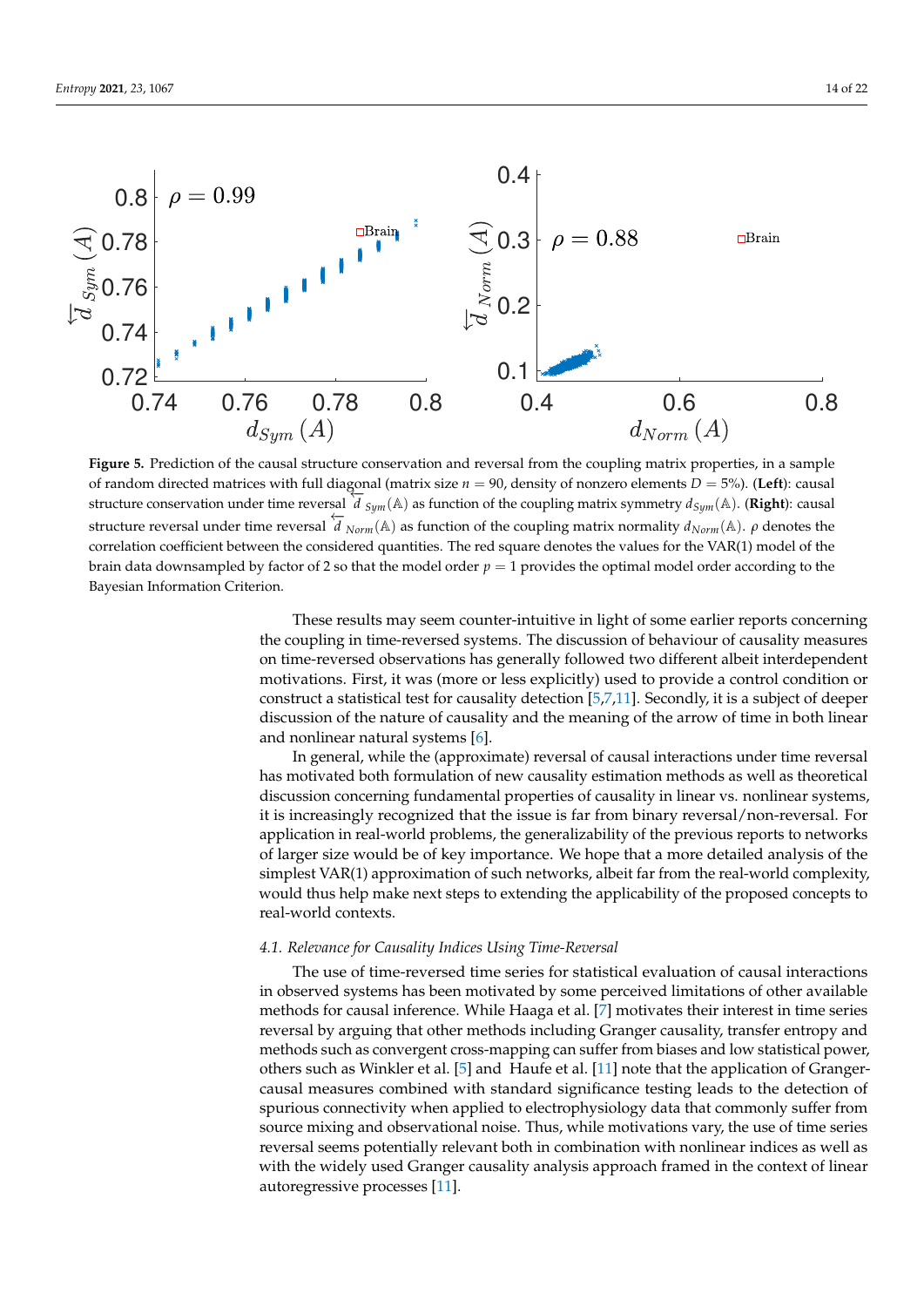Let us remind the reader that Granger causality analysis, named after Sir Clive Granger, who proposed this approach to time series analysis in a classical paper [\[4\]](#page-20-3) follows the basic idea can be traced back to Wiener [\[28\]](#page-21-4), stating that if the prediction of one time series can be improved by incorporating the knowledge of a second time series, then the latter can be said to have a causal influence on the former. This idea was formalised by Granger in the context of linear regression models. In the following, we outline the methods of assessment of Granger causality, following the description given in [\[29–](#page-21-5)[31\]](#page-21-6). Consider two stochastic processes *X<sup>t</sup>* and *Y<sup>t</sup>* and assume they are jointly stationary. Let further the autoregressive representations of each process be:

$$
X_t = \sum_{j=1}^{+\infty} a_{1j} X_{t-j} + \epsilon_{1t}, \quad \text{var}(\epsilon_{1t}) = \Sigma_1,\tag{34}
$$

<span id="page-14-0"></span>
$$
Y_t = \sum_{j=1}^{+\infty} d_{1j} Y_{t-j} + \eta_{1t}, \quad \text{var}(\eta_{1t}) = \Gamma_1,\tag{35}
$$

and the joint autoregressive representation be:

$$
X_t = \sum_{j=1}^{+\infty} a_{2j} X_{t-j} + \sum_{j=1}^{+\infty} b_{2j} Y_{t-j} + \epsilon_{2t},
$$
\n(36)

<span id="page-14-1"></span>
$$
Y_t = \sum_{j=1}^{+\infty} c_{2j} X_{t-j} + \sum_{j=1}^{+\infty} d_{2j} Y_{t-j} + \eta_{2t},
$$
\n(37)

where the covariance matrix of the noise terms is:

$$
\Sigma = \text{Cov}\begin{pmatrix} \epsilon_{2t} \\ \eta_{2t} \end{pmatrix} = \begin{pmatrix} \Sigma_2 & Y_2 \\ Y_2 & \Gamma_2 \end{pmatrix}.
$$
 (38)

The causal influence from *Y* to *X* is then quantified based on the decrease in the residual model variance when we include the past of *Y* in the model of *X*, i.e., when we move from the independent model given by Equation [\(34\)](#page-14-0) to the joint model given by Equation [\(36\)](#page-14-1):

$$
F_{Y \to X} = \ln \frac{\Sigma_1}{\Sigma_2}.
$$
\n(39)

Similarly, the causal influence from *X* to *Y* is defined as:

$$
F_{X \to Y} = \ln \frac{\Gamma_1}{\Gamma_2}.
$$
\n(40)

Clearly, the causal influence defined in this way is always nonnegative. When the system consists of more than two processes, one can use the above described pairwise Granger Causality Analysis to assess pairwise interactions in each direction. However, this approach suffers from inherent limitations. To give an example, a system consisting of three processes *X*,*Y*, *Z*, where *Z* drives both *X* and *Y*, but with different temporal lags, may erroneously show causal influence between *X* and *Y* even if these were not directly coupled. To deal with such situations, one can work with so-called conditional Granger Causality, that allows taking into account the variance explained by third variable(s). Please note that these definitions can be generalised to multivariate variables, as done e.g., in [\[32\]](#page-21-7).

A key practical question is what can one infer from the value of the estimated Granger causality index, in particular when can one reject the hypothesis that there is no causal interaction between the two subsystems. In general, one can depend on some (asymptotically) known distribution of the test statistic (causal index), or construct an empirical distribution that would represent well the null hypothesis of no causal interaction; and compare the observed value against this empirical distribution. Additionally, as the value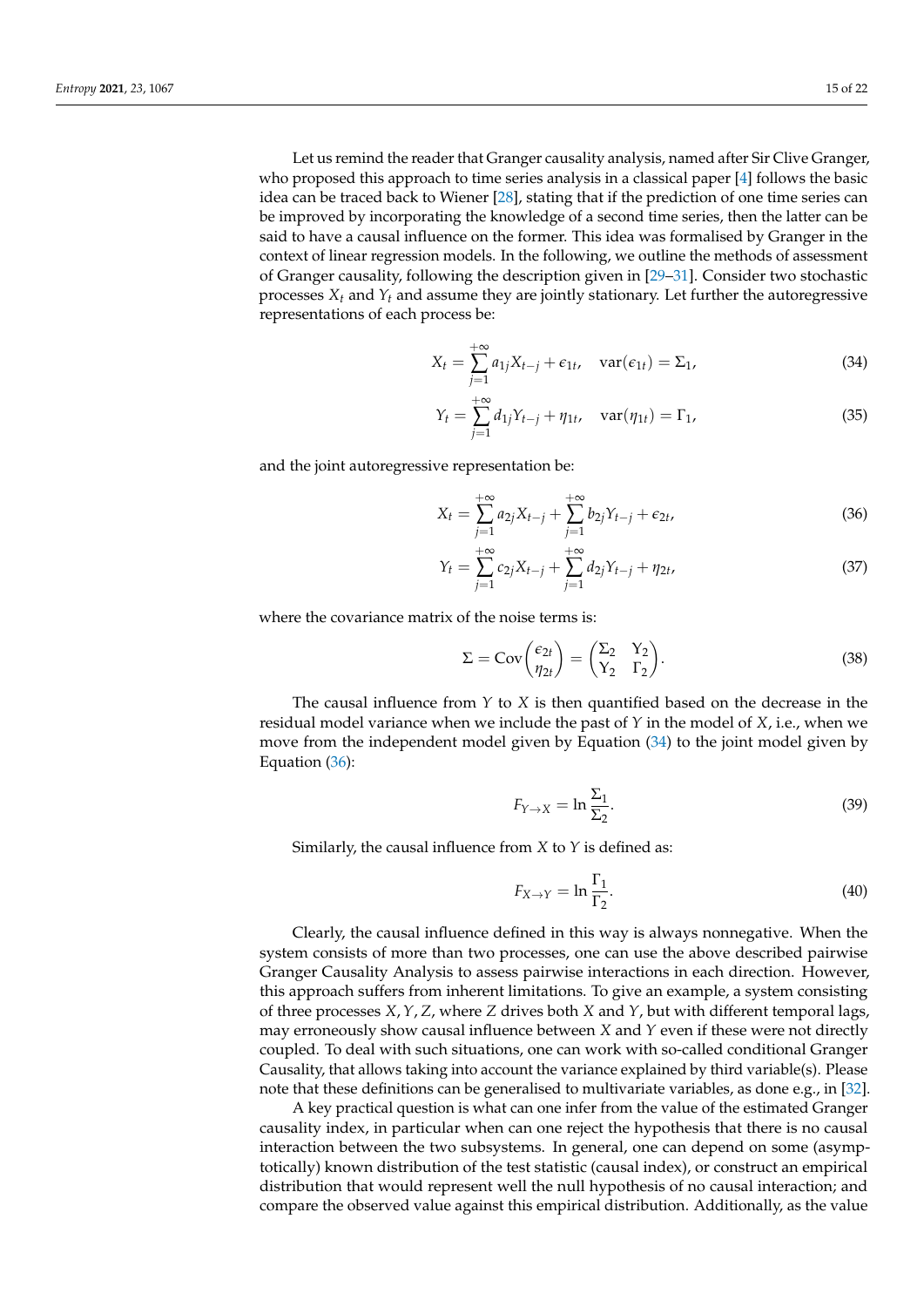of the finite-sample estimate of the causality index might be affected by a bias depending on specific sample properties (e.g., length, autocorrelation or nonlinearity), various sophisticated heuristics have been proposed that would correct for this bias by subtracting the expected *baseline* value of the statistic.

In the context of Granger causality, Haufe et al. [\[11\]](#page-20-9) suggested to contrast the Granger causality index  $F_{X\to Y}$  with the one obtained from time-reversed time series  $\tilde{F}_{\tilde{X}\to \tilde{Y}}$  and showed that this procedure, named time-reversed Granger causality (TRGC) robustly rejects causal interpretations on mixtures of independent signals. In 2016, this approach has been extended by Winkler et al. [\[5\]](#page-20-4), who suggested three measures of causality based on the time reversal effect on the Granger causality index  $F_{x\to y}$ . Let us define the net Granger causality score as  $F_{X \to Y}^{(net)} = F_{X \to Y} - F_{Y \to X}$ . One can then define the time-reversed net Granger causality score as

$$
\tilde{F}^{(\text{net})}_{\tilde{X}\to\tilde{Y}} = \tilde{F}_{\tilde{X}\to\tilde{Y}} - \tilde{F}_{\tilde{Y}\to\tilde{X}'} \tag{41}
$$

the difference-based time-reversed Granger causality score as

$$
\tilde{D}_{X \to Y} = F_{X \to Y} - \tilde{F}_{\tilde{X} \to \tilde{Y}}.
$$
\n(42)

and the net difference-based time-reversed Granger causality score as

$$
\tilde{D}_{X \to Y}^{\text{(net)}} = F_{X \to Y}^{\text{(net)}} - \tilde{F}_{\tilde{X} \to \tilde{Y}}^{\text{(net)}}.
$$
\n(43)

Please note that in the final score  $\tilde{D}_{X \to Y}^{(\text{net})}$ , Winkler et al. [\[5\]](#page-20-4) essentially combined two useful tricks for controlling for bias of estimates of causality—they contrast to the other direction of interaction (swapping source and target variable) *and* to the timereversed quantity. These heuristics have been previously used separately in various contexts [\[33](#page-21-8)[,34\]](#page-21-9), also in conjunction with nonlinear data analysis approaches; see for instance the work of Haaga et al. [\[7\]](#page-20-21) for the time-reversal-based causal inference using information-theoretical quantities, although their use of the time-reversed surrogate differs from the current construction.

As a key result, Winkler proposed and proved non-negativity of  $\tilde{D}_{X\to Y}$  and  $\tilde{D}_{X\to Y}^{(\rm net)}$  in bivariate system in which causality flows from variable *X* to *Y* but not in the other direction i.e., system represented by triangular matrix of size  $2 \times 2$ , i.e.,

<span id="page-15-0"></span>
$$
\tilde{D}_{X \to Y} \ge 0 \tag{44}
$$

$$
\tilde{D}_{X \to Y}^{\text{(net)}} \ge 0. \tag{45}
$$

The authors have thus laid theoretical foundations to a more complex causal score, and in a range of numerical simulations showed its advantageous properties, particular in data confounded by observational (additive) noise, including scenarios where standard GC and other methods clearly fail, such as the presence of mixed autocorrelated noise. The (limitations) of applicability in nonlinear dynamical systems with a hidden influential variable [\[8\]](#page-20-7) or with non-gaussian noise [\[9\]](#page-20-8) were further studied.

Importantly, Winkler et al. [\[5\]](#page-20-4) also state some open questions concerning the use of the net difference-based time-reversal Granger causality. In particular, its behaviour under bidirectional information flow and its extension to multivariate signals are considered to be important fields for further research. As we discuss below, a straightforward generalization of the appealing properties of coefficients  $\tilde{D}_{X\to Y}$  and  $\tilde{D}_{X\to Y}^{(\text{net})}$  in bidirectionally coupled or multivariate systems does unfortunately not hold in full generality; however we comment on conditions when it is applicable in its original form.

We envisage that in principle the knowledge of these conditions could either be used directly, in some form of pre-screening of these conditions as assumptions of the timereversed Granger causality validity; or perhaps more efficiently, it may help develop a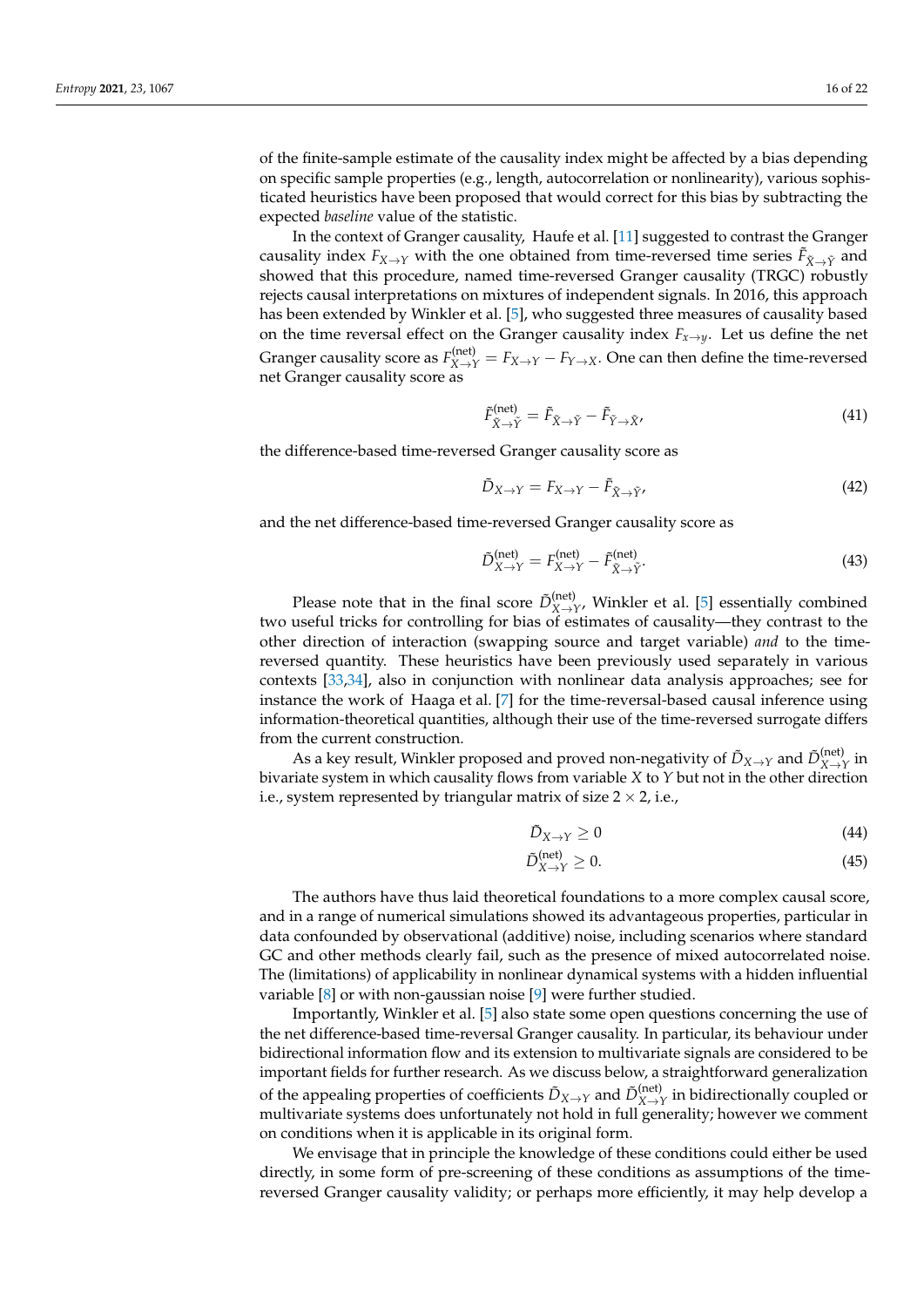variant of the original time-reversed Granger causality approach that would be valid also for multivariate and bidirectionally coupled systems, providing thus a more generally applicable causal inference method.

## *4.2. Case of Normally Coupled Unidirectionally Systems*

Importantly, even in the multivariate scenario, for unidirectionally coupled systems, we can state some positive results using the earlier findings concerning systems with a *normal* coupling matrix *A*. In particular, we can prove the same inequalities [\(45\)](#page-15-0) for a multivariate system represented by VAR(1) process whose coupling matrix is normal and in which information flows from variable *X* to *Y* but not in the other direction i.e.,  $F_{X\rightarrow Y} > 0$ but  $F_{Y\to X} = 0$ . As the coupling matrix is normal, the coupling in the time-reversed systems is perfectly reversed, that is  $\mathbb{B} = \mathbb{A}^\top$ , and therefore  $F_{X \to Y} = \tilde{F}_{\tilde{Y} \to \tilde{X}}$ . Then we have for the difference-based time-reversed Granger causality score in the causal direction:

$$
\tilde{D}_{X \to Y} = F_{X \to Y} - \tilde{F}_{\tilde{X} \to \tilde{Y}} = F_{X \to Y} - F_{Y \to X} = F_{X \to Y} > 0.
$$
\n
$$
(46)
$$

In addition, similarly:

$$
\tilde{D}_{X \to Y}^{\text{(net)}} = F_{X \to Y}^{\text{(net)}} - \tilde{F}_{\tilde{X} \to \tilde{Y}}^{\text{(net)}} = F_{X \to Y} - F_{Y \to X} - (\tilde{F}_{\tilde{X} \to \tilde{Y}} - \tilde{F}_{\tilde{Y} \to \tilde{X}})
$$
\n(47)

$$
= F_{X \to Y} - F_{Y \to X} - (F_{Y \to X} - F_{X \to Y}) = 2F_{X \to Y} > 0.
$$
\n(48)

Based on previous numerical simulations we can conjecture that the coefficient  $\tilde{D}_{X\rightarrow Y}$ and  $\tilde{D}_{X \to Y}^{(\text{net})}$  are also non-negative for systems whose representing matrix is "not far from normal" i.e., whose deviation from normality is close to zero. This would provide a promise that these causality scores introduced by Winkler et al. [\[5\]](#page-20-4) could be reasonably applied for inference of causal direction in such family of multivariate systems.

# *4.3. Counterexample for Unidirectionally Coupled Systems*

However, one can also construct examples, where these convenient properties fail, motivating more detailed study and development of related inference techniques. Already for a trivariate system represented by the VAR(1) process with a coupling matrix  $\mathbb A$  and corresponding coupling matrix of reversed process B

$$
\mathbb{A} = \begin{pmatrix} 0.10 & 0.10 & 0.90 \\ 0.00 & 0.70 & 0.90 \\ 0.00 & 0.00 & 0.90 \end{pmatrix}, \quad \mathbb{B} = \begin{pmatrix} 0.20 & 0.35 & -0.00 \\ -0.11 & 1.13 & -0.37 \\ 0.33 & 0.08 & 0.37 \end{pmatrix}.
$$
 (49)

with a corresponding Granger causality matrices

$$
F = \begin{pmatrix} 0.01 & 0.07 & 0.79 \\ 0.00 & 1.49 & 0.79 \\ 0.00 & 0.00 & 0.79 \end{pmatrix}, \quad \tilde{F} = \begin{pmatrix} 0.04 & 0.45 & 0.00 \\ 0.01 & 1.64 & 0.09 \\ 0.32 & 0.10 & 0.40 \end{pmatrix}
$$
(50)

we obtain (using numerical simulations) matrices time-reversal Granger causality scores:

$$
\tilde{D} = \begin{pmatrix}\n-0.02 & -0.38 & 0.79 \\
-0.00 & -0.15 & 0.70 \\
-0.32 & -0.10 & 0.39\n\end{pmatrix}, \quad \tilde{D}^{(\text{net})} = \begin{pmatrix}\n0.00 & -0.37 & 1.11 \\
0.37 & 0.00 & 0.80 \\
-1.23 & -0.80 & 0.00\n\end{pmatrix}.
$$
\n(51)

As can be seen, there is a unidirectional causal effect from  $X_2$  to  $X_1$  (i.e.,  $F_{1,2} > 0$ , but  $F_{2,1} = 0$ ), but the time-reversed process has 'stronger' causality in both directions, and thus the values of the difference-based time-reversed Granger causality scores between *X*<sub>1</sub> and *X*<sub>2</sub> are negative:  $\tilde{D}_{X_2 \to X_1} < 0$ . Moreover, even  $\tilde{D}_{X_2 \to X_1}^{(\text{net})}$  is negative; and thus inference depending solely on positivity of the scores would render wrong conclusion in this particular case.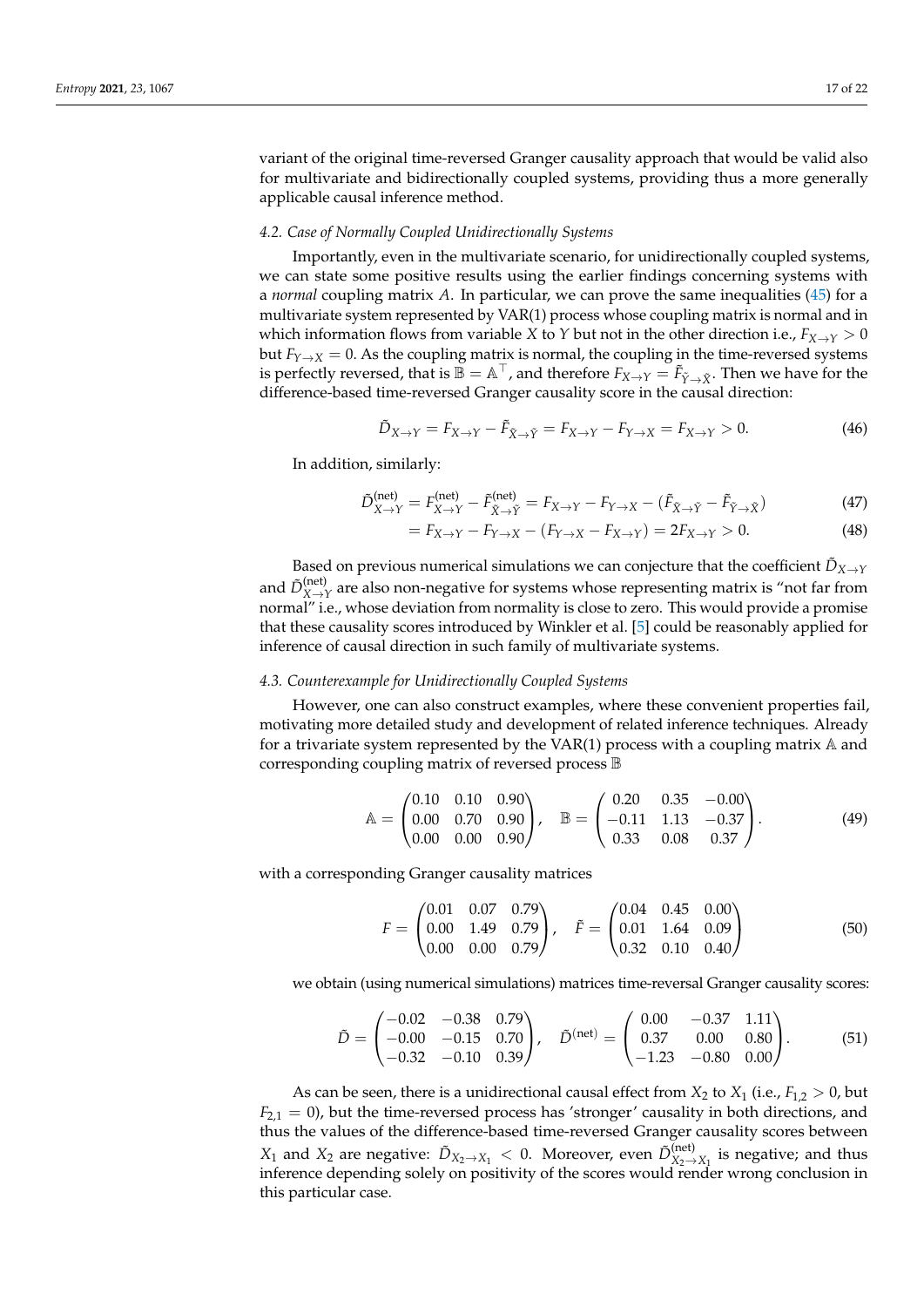# *4.4. Counterexample for Bidirectionally Coupled Systems*

While for the unidirectionally coupled systems, Winkler et al. [\[5\]](#page-20-4) proved analytically positivity of the proposed indices for the correct direction, the authors highlighted the interesting question of the behaviour of the time-reverted causality in the case of bidirectional causality as an open topic for further research. While we showed that in the general case the coupling matrix is not exactly reverted, for the application of the proposed causality scores it would be sufficient, if at least the dominant direction of causality was reverted—a behaviour that Paluš et al. [\[6\]](#page-20-6) observed in example linear systems, in stark contrast to selected archetypal nonlinear systems in which causality indices typically conserved the dominant direction upon time reversal.

While we did not have a full analytical solution for the time-reversed coupling matrix and the resulting causality scores, we used here (similarly as in the three-dimensional unidirectionally coupled system) a systematic parameter search to test if any counterexamples can be numerically found. An example of such counterexample is shown below, already in dimension  $n = 2$ . Please note that the dominant coupling in both forward and backward time-series is from  $X_2$  to  $X_1$ , which is reflected both in the coupling matrices A and B as well as in the Granger causality matrices  $F$  and  $\bar{F}$ , although the (net) difference-based timereversed Granger causality matrices  $\tilde{D}$ ,  $\tilde{D}^{(\mathrm{net})}$  still detect the correct direction of causality (and thus in this respect, the lowest dimension of counterexample stays at three):

$$
\mathbb{A} = \begin{pmatrix} 0.10 & 0.70 \\ 0.50 & 0.60 \end{pmatrix}, \quad \mathbb{B} = \begin{pmatrix} 0.17 & 0.64 \\ 0.59 & 0.53 \end{pmatrix}
$$
 (52)

$$
F = \begin{pmatrix} 0.02 & 0.86 \\ 0.36 & 0.70 \end{pmatrix}, \quad \tilde{F} = \begin{pmatrix} 0.04 & 0.67 \\ 0.55 & 0.66 \end{pmatrix}
$$
(53)

$$
\tilde{D} = \begin{pmatrix} -0.02 & 0.19 \\ -0.19 & 0.03 \end{pmatrix}, \quad \tilde{D}^{(\text{net})} = \begin{pmatrix} 0.00 & 0.38 \\ -0.38 & 0.00 \end{pmatrix}.
$$
 (54)

In summary, while we have shown that a straightforward generalization of the useful concept of difference-based Granger causalities for causal inference in bidirectionally coupled or higher-dimensional systems is not available, the problem offers an interesting and rich set of open questions that may stimulate further development of this idea.

# **5. Conclusions**

On top of the general results in the theoretical analysis section, the above discussed special cases demonstrated, that the situation concerning the coupling structure of the time-reversed systems is far from trivial already in the relatively simple case of linear autoregressive processes with white noise and a low dimension ( $n = 2$  or  $n = 3$ ). However, for some special cases (such as normality of the coupling matrix in the case of linear vector autoregressive model of order one), perfect causality reversal can be analytically shown, and for a broader family of high-dimensional random or complex structures, analytical tools seem to provide relevant clues concerning the time-reversed process coupling structure. We further illustrated that the coupling reversal or conservation does not follow strictly the dividing line between linear and nonlinear systems generally suggested by Paluš et al. [\[6\]](#page-20-6), but deviate from it already within the realm of relatively simple linear systems; extending thus the problematic cases of linear systems with multiple delays and nonlinear systems in the synchronized regimes mentioned as possible exceptions to such rule of thumb in the original paper.

Notably, we used a theoretical framework that allows analytical derivation of conditions for causality reversal or conservation in linear systems. While this allowed us to derive the sufficient conditions for these phenomena in the simplest case of models with single time lag, further work may focus in particular on deriving necessary conditions, and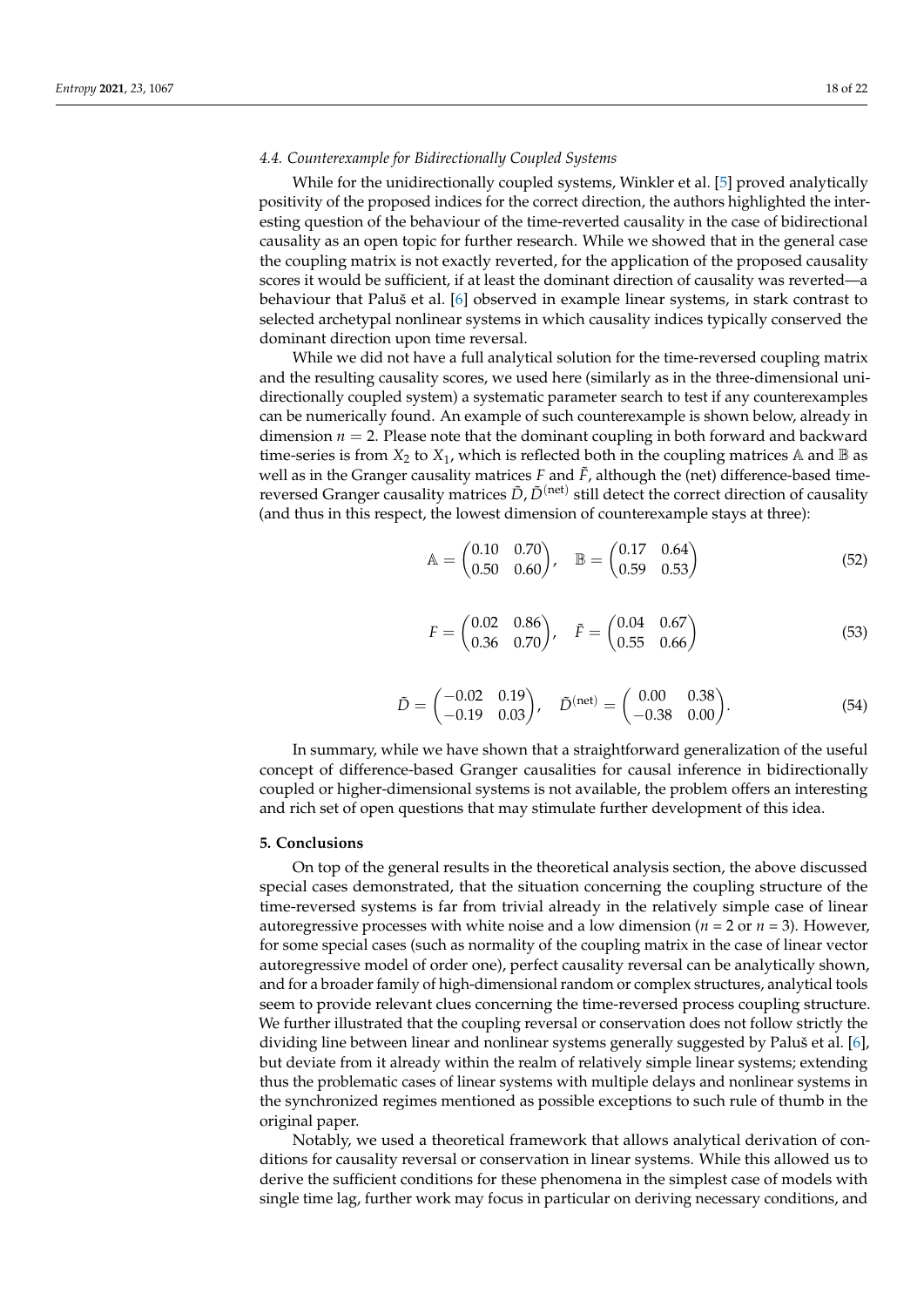generalizing the family of processes for which they are observed; although this may prove increasingly technical given the nature of the conditions that need to be considered.

**Author Contributions:** Conceptualization, J.H.; methodology, J.H. and J.K.; software, J.K.; validation, J.H. and J.K.; formal analysis, J.H. and J.K.; investigation, J.H. and J.K.; resources, J.H.; data curation, J.H. and J.K.; writing—original draft preparation, J.H. and J.K.; writing—review and editing, J.H. and J.K.; visualization, J.K.; supervision, J.H.; funding acquisition, J.H. All authors have read and agreed to the published version of the manuscript.

**Funding:** This work was supported by the Czech Science Foundation projects No. 19-11753S, No. 19- 16066S, No. 21-32608S, No. 21-17211S, by Ministry of Health Czech Republic—DRO 2021 ("National Institute of Mental Health—NIMH, IN: 00023752") and by Grant Agency of the Czech Technical University in Prague, grant No. SGS20/183/OHK4/3T/14.

**Acknowledgments:** We thank Nikola Jajcay, David Hartman, and David Tomecek for valuable help with example data preparation.

**Data Availability Statement:** Example data presented in this paper are available upon request by email to the authors.

**Conflicts of Interest:** The authors declare no conflict of interest.

# <span id="page-18-0"></span>**Appendix A. Bivariate Case**

In this section, we will derive the explicit form of reverse process of two special cases of VAR(1) process with white noise and coupling matrix  $\begin{pmatrix} a & b \\ 0 & d \end{pmatrix}$ 0 *d*  $\big).$ 

 $d = 0$ 

$$
\mathbb{A} = -\mathbb{A}_1 = \begin{pmatrix} a & b \\ 0 & 0 \end{pmatrix} \tag{A1}
$$

The VAR(1) process with coupling matrix  $\mathbb A$  is stationary if the equation det( $\mathbb A_1 + \lambda \mathbb I$ ) = 0 has all the roots smaller than 1 in absolute value. Since

$$
\det(\mathbb{A}_1 + \lambda \mathbb{I}) = \det\begin{pmatrix} -a + \lambda & -b \\ 0 & \lambda \end{pmatrix} = \lambda(\lambda - a), \tag{A2}
$$

the process is stationary for  $|a| < 1$ .

We will show that reverse process is given by coupling matrix

<span id="page-18-1"></span>
$$
\mathbb{B} = -\mathbb{B}_0^{-1} \mathbb{B}_1 = \begin{pmatrix} a & 0 \\ \frac{b(1-a^2)}{1+b^2} & 0 \end{pmatrix}
$$
 (A3)

and covariance matrix of the noise

$$
\mathbb{B}_0^{-1} \left( \mathbb{B}_0^{-1} \right)^{\top} = \begin{pmatrix} 1+b^2 & -ab \\ -ab & \frac{1+a^2b^2}{1+b^2} \end{pmatrix} . \tag{A4}
$$

Since  $\det\Bigl(\mathbb{B}_0^{-1}\Bigl(\mathbb{B}_0^{-1}\Bigr)^\top\Bigr)=1$ , hence  $\det\Bigl(\mathbb{B}_0^{-1}\Bigr)\neq 0$  and also  $\det(\mathbb{B}_0)\neq 0.$  Process is stationary because

$$
\det(\mathbb{B}_1 + \lambda \mathbb{B}_0) = \det\begin{pmatrix} a & 0 \\ \frac{b(1-a^2)}{1+b^2} & 0 \end{pmatrix} + \lambda \mathbb{B}_0 \end{pmatrix} = \det(\mathbb{B}_0) \det\begin{pmatrix} \lambda - a & 0 \\ \frac{-b(1-a^2)}{1+b^2} & \lambda \end{pmatrix} = 0 \quad (A5)
$$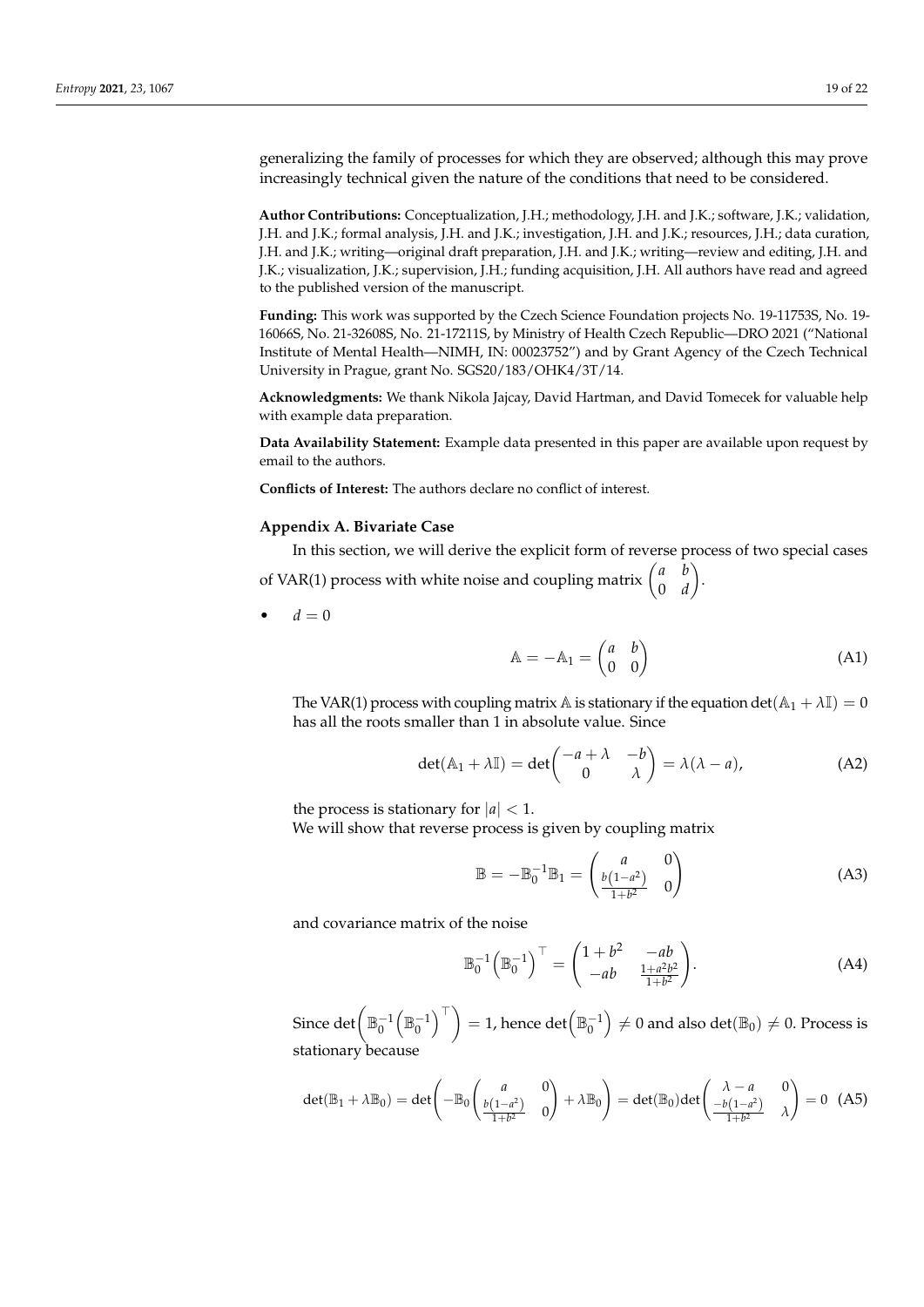if  $\lambda = 0 \vee \lambda = a$  and  $|a| < 1$  from the stationarity of the original process. The last step is to prove the fulfillment of the Equations [\(5\)](#page-3-0) and [\(6\)](#page-3-1). From [\(A4\)](#page-18-1) follows

$$
\mathbb{B}_0^\top \mathbb{B}_0 = \begin{pmatrix} \frac{1+a^2b^2}{1+b^2} & ab\\ ab & 1+b^2 \end{pmatrix},\tag{A6}
$$

the Equation [\(5\)](#page-3-0) is then satisfied because

$$
-A_1^\top = \mathbb{B}_0^\top \mathbb{B}_1 = -\mathbb{B}_0^\top \mathbb{B}_0 \mathbb{B}_0^{-1} \mathbb{B}_1 = \begin{pmatrix} \frac{1+a^2b^2}{1+b^2} & ab \\ ab & 1+b^2 \end{pmatrix} \begin{pmatrix} a & 0 \\ \frac{b(1-a^2)}{1+b^2} & 0 \end{pmatrix} = \begin{pmatrix} a & 0 \\ b & 0 \end{pmatrix}
$$
 (A7)

and [\(6\)](#page-3-1) is satisfied because

$$
\mathbb{B}_1^\top \mathbb{B}_1 = \mathbb{B}_1^\top \mathbb{B}_0 \mathbb{B}_0^{-1} \mathbb{B}_1 = \mathbb{A}_1 \mathbb{B}_0^{-1} \mathbb{B}_1 \tag{A8}
$$

and

$$
\begin{pmatrix} 1+a^2 & ab \ ab & 1+b^2 \end{pmatrix} = \mathbb{I} + \mathbb{A}_1^{\top} \mathbb{A}_1 = \mathbb{B}_0^{\top} \mathbb{B}_0 + \mathbb{B}_1^{\top} \mathbb{B}_1 = \mathbb{B}_0^{\top} \mathbb{B}_0 + \mathbb{A}_1 \mathbb{B}_0^{-1} \mathbb{B}_1 =
$$

$$
\begin{pmatrix} \frac{1+a^2b^2}{1+b^2} & ab \ ab & 1+b^2 \end{pmatrix} + \begin{pmatrix} a & b \ 0 & 0 \end{pmatrix} \begin{pmatrix} a & 0 \ \frac{b(1-a^2)}{1+b^2} & 0 \end{pmatrix} = \begin{pmatrix} 1+a^2 & ab \ ab & 1+b^2 \end{pmatrix}.
$$
 (A9)

 $a = 0$ 

 $\mathbb{A} = -\mathbb{A}_1^\top = \begin{pmatrix} 0 & b \\ 0 & d \end{pmatrix}$ 0 *d* λ (A10)

The process is stationary if the equation  $\det(A_1 + \lambda \mathbb{I}) = 0$  has all the roots smaller than 1 in absolute value. Since

$$
\det(\mathbb{A}_1 + \lambda \mathbb{I}) = \det \begin{pmatrix} \lambda & -b \\ 0 & -d + \lambda \end{pmatrix} = \lambda(\lambda - d), \tag{A11}
$$

the process is stationary for  $|d| < 1$ . We will show that reverse process is given by coupling matrix

<span id="page-19-0"></span>
$$
\mathbb{B} = -\mathbb{B}_0^{-1} \mathbb{B}_1 = \frac{1}{1+b^2} \begin{pmatrix} b^2 d & bd^2 \\ b & d \end{pmatrix}
$$
 (A12)

and covariance matrix of the noise

$$
\mathbb{B}_0^{-1} \left( \mathbb{B}_0^{-1} \right)^{\top} = \frac{1}{1+b^2} \begin{pmatrix} \left(1+b^2\right)^2 + b^2 d^2 & bd \\ bd & 1 \end{pmatrix} . \tag{A13}
$$

Similarly to previous case, since  $\det\left(\mathbb{B}^{-1}_0\!\left(\mathbb{B}^{-1}_0\right)^{\top}\right)~=~1,$  hence  $\det\!\left(\mathbb{B}^{-1}_0\right)~\neq~0,$  $det(\mathbb{B}_0) \neq 0$  and process is stationary because

$$
\det(\mathbb{B}_1 + \lambda \mathbb{B}_0) = \det(\mathbb{B}_0) \det \begin{pmatrix} \lambda - \frac{b^2 d}{1 + b^2} & \frac{-b d^2}{1 + b^2} \\ \frac{-b}{1 + b^2} & \lambda - \frac{d}{1 + b^2} \end{pmatrix} = \det(\mathbb{B}_0)(\lambda - d)\lambda = 0 \quad \text{(A14)}
$$

if  $\lambda = 0 \vee \lambda = d$  and  $|d| < 1$  from the stationarity of the original process. The last step is to prove the fulfillment of the Equations  $(5)$  and  $(6)$ . From  $(A13)$  follows

$$
\mathbb{B}_0^{\top} \mathbb{B}_0 = \frac{1}{1 + b^2} \begin{pmatrix} 1 & -bd \\ -bd & (1 + b^2)^2 + b^2 d^2 \end{pmatrix},
$$
 (A15)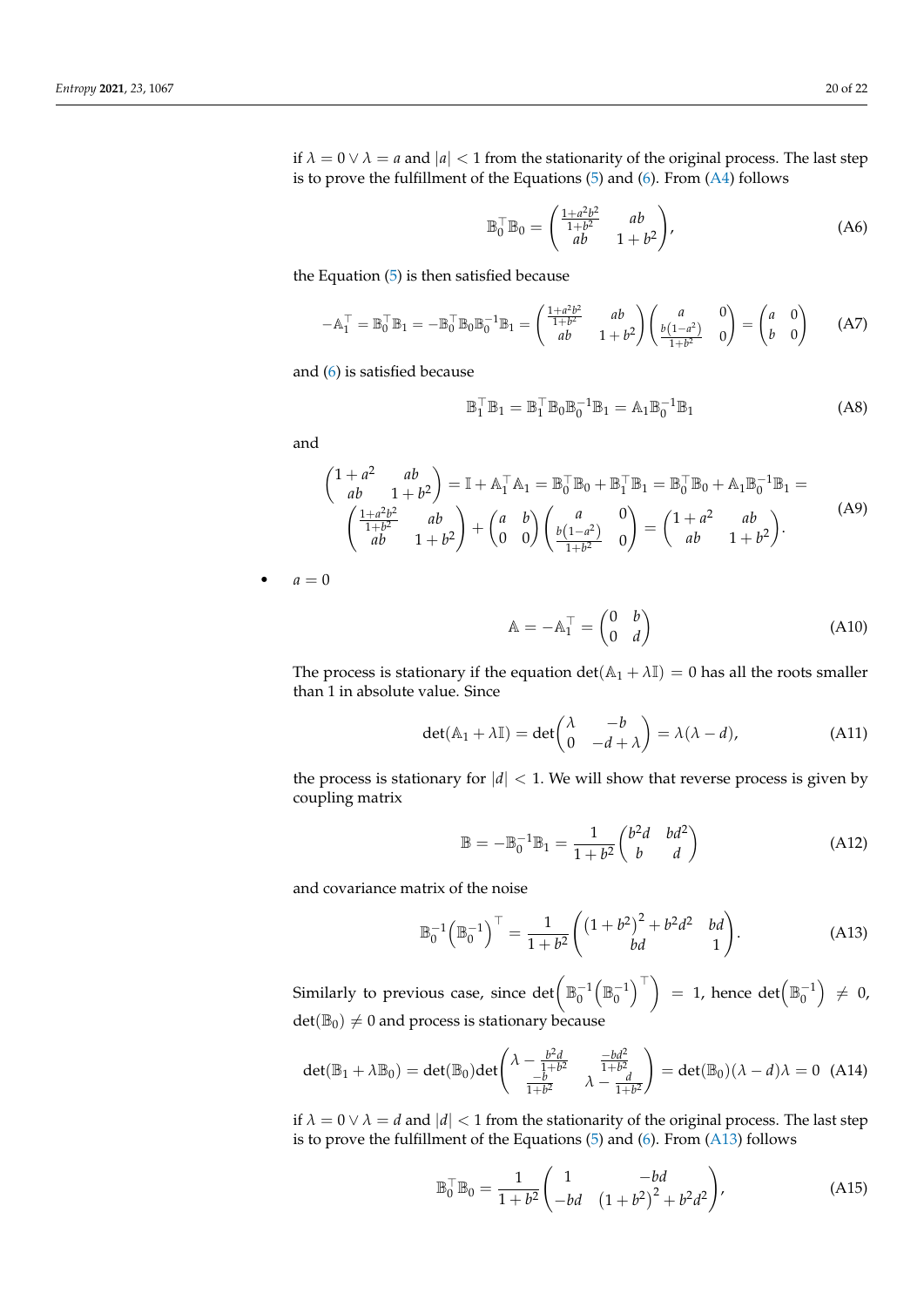the Equation [\(5\)](#page-3-0) is then satisfied because

$$
-A_1^{\top} = \frac{1}{(1+b^2)^2} \begin{pmatrix} 1 & -bd \\ -bd & (1+b^2)^2 + b^2d^2 \end{pmatrix} \begin{pmatrix} b^2d & bd^2 \\ b & d \end{pmatrix} = \begin{pmatrix} 0 & 0 \\ b & d \end{pmatrix}
$$
 (A16)

and [\(6\)](#page-3-1) is satisfied because

$$
\begin{pmatrix} 1 & 0 \ 0 & 1 + b^2 + d^2 \end{pmatrix} = \mathbb{I} + \mathbb{A}_1^{\top} \mathbb{A}_1 = \mathbb{B}_0^{\top} \mathbb{B}_0 + \mathbb{B}_1^{\top} \mathbb{B}_1 = \mathbb{B}_0^{\top} \mathbb{B}_0 + \mathbb{A}_1 \mathbb{B}_0^{-1} \mathbb{B}_1 =
$$

$$
\frac{1}{1 + b^2} \begin{pmatrix} 1 & -bd \ -bd & (1 + b^2)^2 + b^2 d^2 \end{pmatrix} + \frac{1}{(1 + b^2)^2} \begin{pmatrix} 0 & b \ 0 & d \end{pmatrix} \begin{pmatrix} b^2 d & bd^2 \ b & d \end{pmatrix} = \begin{pmatrix} 1 & 0 \ 0 & 1 + b^2 + d^2 \end{pmatrix}.
$$
 (A17)

## **References**

<span id="page-20-0"></span>1. Parrondo, J.M.; Van Den Broeck, C.; Kawai, R. Entropy production and the arrow of time. *New J. Phys.* **2009**, *11*, 073008. [\[CrossRef\]](http://doi.org/10.1088/1367-2630/11/7/073008)

<span id="page-20-1"></span>2. Paluš, M. Biological Cybernetics Nonlinearity in normal human EEG: Cycles, temporal asymmetry, nonstationarity and randomness, not chaos. *Biol. Cybern.* **1996**, *75*, 389–396. [\[PubMed\]](http://www.ncbi.nlm.nih.gov/pubmed/8983161)

- <span id="page-20-2"></span>3. Pearl, J. *Causality: Models, Reasoning and Inference*, 2nd ed.; Cambridge University Press: Cambridge, UK, 2009.
- <span id="page-20-3"></span>4. Granger, C.W. Investigating causal relations by econometric model and cross spectral methods. *Econometrica* **1969**, *37*, 424–438. [\[CrossRef\]](http://dx.doi.org/10.2307/1912791)
- <span id="page-20-4"></span>5. Winkler, I.; Panknin, D.; Bartz, D.; Muller, K.R.; Haufe, S. Validity of Time Reversal for Testing Granger Causality. *IEEE Trans. Signal Process.* **2016**, *64*, 2746–2760. [\[CrossRef\]](http://dx.doi.org/10.1109/TSP.2016.2531628)
- <span id="page-20-6"></span>6. Paluš, M.; Krakovská, A.; Jakubík, J.; Chvosteková, M. Causality, dynamical systems and the arrow of time. *Chaos Interdiscip. J. Nonlinear Sci.* **2018**, *28*, 075307. [\[CrossRef\]](http://dx.doi.org/10.1063/1.5019944)
- <span id="page-20-21"></span>7. Haaga, K.A.; Diego, D.; Brendryen, J.; Hannisdal, B. A simple test for causality in complex systems. *arXiv* **2020**, arXiv:stat.AP/2005.01860.
- <span id="page-20-7"></span>8. Chvosteková, M. Granger Causality Inference and Time Reversal. In Proceedings of the 2019 12th International Conference on Measurement, Smolenice, Slovakia, 27–29 May 2019; pp. 110–113.
- <span id="page-20-8"></span>9. Chvosteková, M.; Jakubík, J.; Krakovská, A. Granger Causality on forward and Reversed Time Series. *Entropy* **2021**, *23*, 409. [\[CrossRef\]](http://dx.doi.org/10.3390/e23040409)
- <span id="page-20-5"></span>10. Kathpalia, A.; Nagaraj, N. Time-Reversibility, Causality and Compression-Complexity. *Entropy* **2021**, *23*, 327. [\[CrossRef\]](http://dx.doi.org/10.3390/e23030327)
- <span id="page-20-9"></span>11. Haufe, S.; Nikulin, V.V.; Müller, K.R.; Nolte, G. A critical assessment of connectivity measures for EEG data: A simulation study. *NeuroImage* **2013**, *64*, 120–133. [\[CrossRef\]](http://dx.doi.org/10.1016/j.neuroimage.2012.09.036)
- <span id="page-20-10"></span>12. Anděl, J. Symmetric and Reversed Multiple Stationary Autoregressive Series. Ann. Math. Statist. 1972, 43, 1197-1203. [\[CrossRef\]](http://dx.doi.org/10.1214/aoms/1177692471)
- <span id="page-20-11"></span>13. Palus, M.; Vejmelka, M. Directionality of coupling from bivariate time series: How to avoid false causalities and missed connections. *Phys. Rev. E* **2007**, *75*, 056211. [\[CrossRef\]](http://dx.doi.org/10.1103/PhysRevE.75.056211)
- <span id="page-20-12"></span>14. Kistler, R.; Kalnay, E.; Collins, W.; Saha, S.; White, G.; Woollen, J.; Chelliah, M.; Ebisuzaki, W.; Kanamitsu, M.; Kousky, V.; et al. The NCEP-NCAR 50-year reanalysis: Monthly means CD-ROM and documentation. *Bull. Am. Meteorol. Soc.* **2001**, *82*, 247–267. [\[CrossRef\]](http://dx.doi.org/10.1175/1520-0477(2001)082<0247:TNNYRM>2.3.CO;2)
- <span id="page-20-13"></span>15. Kalnay, E.; Kanamitsu, M.; Kistler, R.; Collins, W.; Deaven, D.; Gandin, L.; Iredell, M.; Saha, S.; White, G.; Woollen, J.; et al. The NCEP/NCAR 40-year reanalysis project. *Bull. Am. Meteorol. Soc.* **1996**, *77*, 437–471. [\[CrossRef\]](http://dx.doi.org/10.1175/1520-0477(1996)077<0437:TNYRP>2.0.CO;2)
- <span id="page-20-14"></span>16. Heikes, R.; Randall, D.A. Numerical integration of the shallow-water equations on a twisted icosahedral grid. Part I: Basic design and results of tests. *Mon. Weather Rev.* **1995**, *123*, 1862–1880. [\[CrossRef\]](http://dx.doi.org/10.1175/1520-0493(1995)123<1862:NIOTSW>2.0.CO;2)
- <span id="page-20-15"></span>17. Jones, P.W. *A User's Guide for SCRIP: A Spherical Coordinate Remapping and Interpolation Package*; Los Alamos National Laboratory: New Mexico, NM, USA, 1997; Volume 1.
- <span id="page-20-16"></span>18. Hlinka, J.; Hartman, D.; Jajcay, N.; Tomeĉek, D.; Tintêra, J.; Paluŝ, M. Small-world bias of correlation networks: From brain to climate. *Chaos* **2017**, *27*, 035812. [\[CrossRef\]](http://dx.doi.org/10.1063/1.4977951)
- <span id="page-20-17"></span>19. Koˇrenek, J.; Hlinka, J. Causal network discovery by iterative conditioning: Comparison of algorithms. *Chaos* **2020**, *30*, 013117. [\[CrossRef\]](http://dx.doi.org/10.1063/1.5115267) [\[PubMed\]](http://www.ncbi.nlm.nih.gov/pubmed/32013475)
- <span id="page-20-18"></span>20. Hlinka, J.; Palus, M.; Vejmelka, M.; Mantini, D.; Corbetta, M. Functional connectivity in resting-state fMRI: Is linear correlation sufficient? *NeuroImage* **2011**, *54*, 2218–2225. [\[CrossRef\]](http://dx.doi.org/10.1016/j.neuroimage.2010.08.042) [\[PubMed\]](http://www.ncbi.nlm.nih.gov/pubmed/20800096)
- 21. Hartman, D.; Hlinka, J.; Palus, M.; Mantini, D.; Corbetta, M. The role of nonlinearity in computing graph-theoretical properties of resting-state functional magnetic resonance imaging brain networks. *Chaos* **2011**, *21*, 013119. [\[CrossRef\]](http://dx.doi.org/10.1063/1.3553181)
- <span id="page-20-20"></span>22. Hlinka, J.; Hartman, D.; Vejmelka, M.; Runge, J.; Marwan, N.; Kurths, J.; Paluš, M. Reliability of Inference of Directed Climate Networks Using Conditional Mutual Information. *Entropy* **2013**, *15*, 2023–2045. [\[CrossRef\]](http://dx.doi.org/10.3390/e15062023)
- <span id="page-20-19"></span>23. Hlinka, J.; Jajcay, N.; Hartman, D.; Paluš, M. Smooth information flow in temperature climate network reflects mass transport. *Chaos* **2017**, *27*, 035811. [\[CrossRef\]](http://dx.doi.org/10.1063/1.4978028)